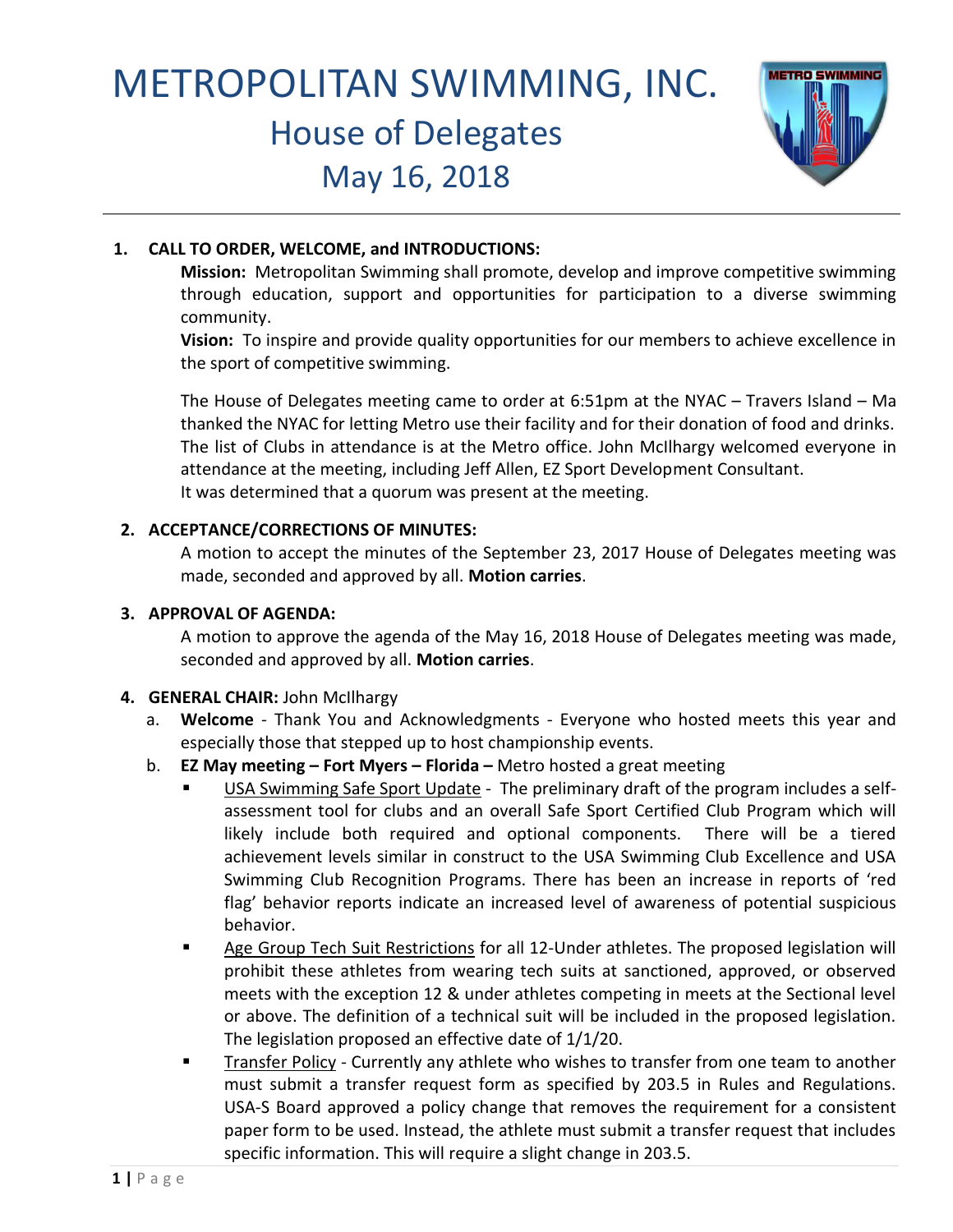- Zone Directors, Council Zone Directors will carry an automatic vote at the USA Swimming HOD effective 2019.
- LSC By-Laws Task Force The USA Swimming endorsed the changes to LSC Bylaw Template as proposed by the Task Force. This document was shared with LSCs during the past few weeks and will be an important piece of legislation at USAS. If passed, it will require each LSC to revise its Bylaws so that they comply with the new template by January 1, 2020.
- 2020 Olympic Trials will be held in late June 2020. The event order will mimic the event order from Tokyo, however the IOC has not yet finalized this new format. One additional day will be added to Trials to accommodate the additional events. The qualification period will begin on *November 28, 2018*. The reduction in the qualification window should allow USA Swimming to significantly reduce the overall athlete size of the meet along with faster time qualification standards.
- 2018 USA Swimming EZ-SZ Workshop USA Swimming hosted the EZ and SZ Workshop in Alexandria VA Friday April 13 – Sunday April 15. There were four tracks, General Chairs, Safe Sport, Diversity and Inclusion AND Officials. It was well received by those in attendance. Talks about governing board and managing board and sharing of issues in each LSC.
- c. **Elections**  The following positions are up for election at this meeting: Administrative Vice Chair, Senior Vice Chair, Finance Vice Chair, Secretary, Coaches Representative, Safe Sport Coordinator. Nominations will be accepted from the floor.
- d. **Club Excellence Program**  Long Island Aquatic Club (LIAC) earned Gold Medal Status! Silver Medal Clubs include Badger Swim Club (BAD) and Asphalt Green Unified Aquatics (AGUA). Bronze Medal Clubs include Condors Swim Club (COND), New York Sharks Aquatic Club (NYSA) and Three Village Swim Club (TVSC). Congratulations to all.
- e. **National Team Coaches Seminar**  Carle Fierro (WEST) attended the Woman Leadership Conference. Go to www.cehd.umn.edu/tuckercenter/ - The Women's Leadership Summit provides female coaches with an opportunity to grow both personally and professionally. It was a weekend retreat designed for amazing women to convene, connect, brainstorm with others and grow their network. Be a mentor – talk with your athletes and get to know them – be emotionally healthy – athletes need to sleep, and many coaches go away with morning practices.
- f. **Two New Membership Types:** will go into effect starting September 1, 2018.

# ■ *Flex*

- FLEX is an annual membership that is optional for LSC's and clubs
- Registration fee \$10 USA-S fee and LSC's can charge up to \$10 for a total fee of \$20
- FLEX members can compete in only two (2) sanctioned competitions and no championship meets (will be monitored by USA Swimming/SWIMS
- FLEX members can upgrade to a year-round membership, where the FLEX member pays the difference from a year-round membership fee and the FLEX membership fee

# ▪ *Junior Coach*

- The new registration type, Jr. Coach, will go into effect starting September 1, 2018
- Members 16 and 17 years of age are eligible for this membership type
- Junior Coach members are required to complete all the non-athlete coaching requirements except for the background check, which will be required upon turning 18 years of age. They will have 30 days to complete their background check. • Jr. Coaches will not be required to pay an additional non-athlete fee.

• The 2019 Non-Athlete Registration Application has been revised to include Jr. Coach membership type.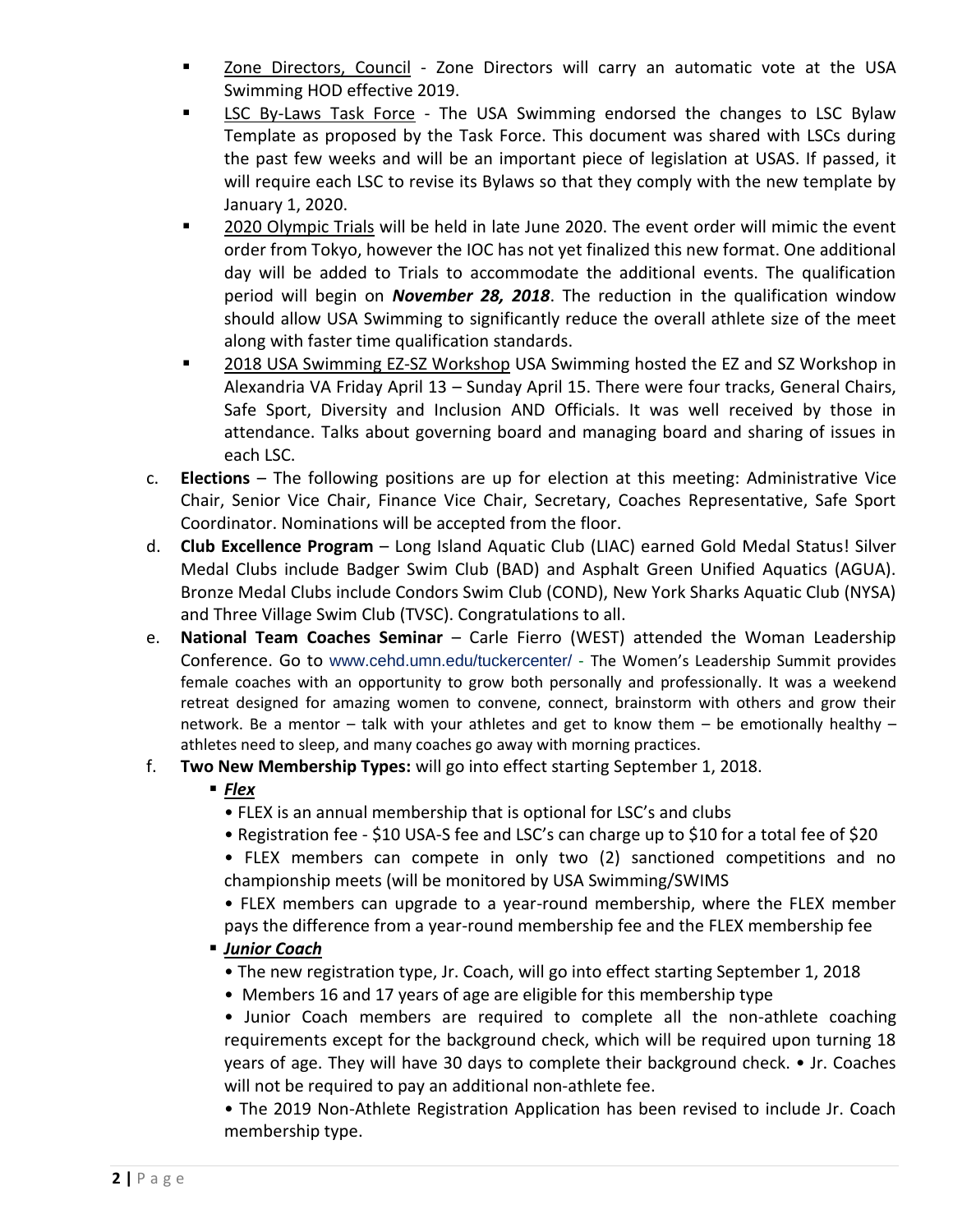A motion to accept the 2 new membership types in Metro was made and seconded. As this is a policy change, 2/3 of the votes are necessary. Vote was called – all in favor – **motion carries.**

# g. **Financial Overview**

- Income Registrations (38% Metro operates on \$12 surcharge on USA Swimming fees); Fees and surcharges (61%); Investment income (1%)
- Expenses Athletes Services (55%); Administrative and Operational (18%); Club Services (12%); Bank and CC Fees (7%); Governance (4%); Officials (3%); IT Website (1%).

# h. **Board Updates:**

- a. Welcome to **Carle Schwab (RA) and Mark Owens** (SSC) new Junior Athlete Reps.
- b. **Joseph Stetz Memorial Scholarship** Presented by Mark Amodio
	- **Gabrielle Meringolo** (LIE) Georgetown University
	- **Matt Keane** (PATS) Providence College

Congratulations to all four swimmers!

# **5. SECRETARY:** Monique Grayson

No Report

## **6. TREASURER'S REPORT:** Elaine Ang - *Treasurer's Report is attached.*

- Balance Sheet Comparison as of May 16, 2018
- Budget VS. Actuals : FYE 2018 ; Budget FY 18 P&L
- Statement of Cash Flows September 1, 2017 to May 16, 2018
- Budget VS. Actuals : FYE 2017 ; Budget FY 17 P&L
- Long explanation on the reports and improvements made to the reports.

## **7. FINANCE VICE CHAIR REPORT**: Julie Chen – *Finance Vice Chair's Report is attached.*

Julie was unable to attend this meeting. Scott Draper went over Julie's Report

- Term Objective Scorecard
- Audit Committee
- Finance Committee
- Budget Committee
- Other Notable Items

## **8. OFFICE MANAGER/REGISTRATION REPORT**: Mary Fleckenstein – *Office Manager Report is attached.*

- Coaches Certifications *Coaches without full certifications are NOT allowed on the pool deck in any capacity – practice or meets.*
- 120 Day Rule
- Club Portals
- Sanctions
- Meet Recons
- Registration
- Transfers
- Coaches Safety Training there are 2 parts: in-water skills and online skills Coaches must have both parts in order to be certified.
- Questions on what to do about "volunteers" that are on deck at meets? As an example, many teams are doing a wonderful job with their volunteers – they are clearly marked as Meet Marshal, Timer, etc. Suggestions are bracelets, tags, etc.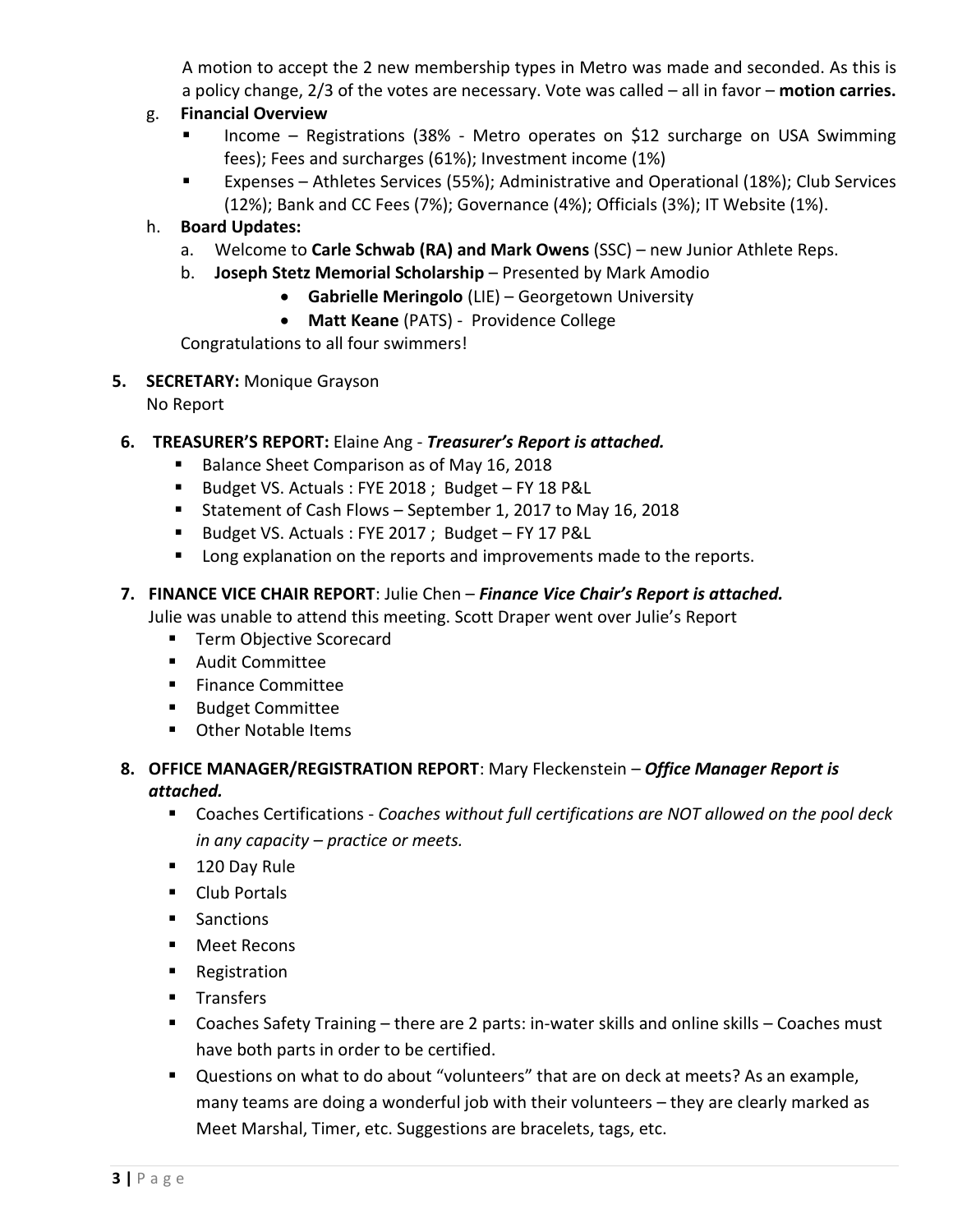**9. ADMINISTRATIVE VICE CHAIR**: Eric Fisher and Scott Draper

No report

# **10: SENIOR CHAIR:** John Collins and Dave Ferris

**Dave Ferris:** Dave went over some Senior Committee Proposals on stipends:

- **USA Swimming Summer Junior National Championships swimmers in individual events are** eligible for a stipend of \$800.00 \$1,000.00.
- USA National Championship Winter swimmers in Individual Events are eligible for a stipend of \$600.00 \$700.00.
- USA National Championships Summer swimmers in individual events are eligible for a stipend of \$1000.00 \$1,200.00
- US Open swimmers in individual events are eligible for a stipend of \$1000.00 \$1,200.00
- World Championship Trials swimmers in individual events are eligible for a stipend of \$1000.00. \$1,200.00.
- USA Futures swimmers are eligible for a stipend of \$400.00
- Coaches Stipend for Olympic Trials One Coach per Metro Team in good standing with Olympic Trial Competitor will be eligible for Olympic Trial stipend of \$3,000.
- **Long discussion followed - 3 motions were proposed**:
	- o USA Futures: A motion to formalize what was institute last year was made, seconded and approved by all. **Motion Carries**
	- o Changes in stipend amounts for the above meets A motion to *table* this proposal was made, seconded and approved by all. **Motion carries,** and this proposal has been tabled.
	- o Coaches Travel Reimbursement for OT A motion to *table* this proposal was made, seconded and approved by all. **Motion carries,** and this proposal has been tabled.

# **10: AGE GROUPS:** Dom Boccio and John Yearwood

- ▪ **Proposal for JO Changes**:
	- $\circ$  Each age group will have their own cuts (i.e. 11yr old cuts, 12yr old cuts, 13yr old cuts, 14yr old cuts)
		- Events will be run as 11-12yr olds and 13-14yr olds
		- We will run 2 finals at night. There will be a top age group final, and a lower age group final (11-12yr old prelims turn into a final for the 12yr olds in that event, and an 11yr old final in that event)
		- Relays will still run in the current format (11-12yr olds and 13-14yr olds)
	- o We will bring 10 athletes back for finals at night for each age group
	- o No longer a "11-12 100 freestyle champion" but now an 11yr old 100 freestyle champion and a 12yr old 100 freestyle champion.
	- o So Top 12yr olds are scored 1-10; Top 10 11yr olds are scored 1-10
	- o Awards will go Medals for the top 3, ribbons for places 4-10
	- o 10&under will run the same way it has in the past.
	- o Reasoning: Bringing finals up to 20 athletes provides 4 more athletes the opportunity to compete at finals. Sorting out the Top 10 of a lower age group provides athletes opportunities to compete against their age group and have a champion of their age. Transitioning to a new age group is a challenging experience. Allowing athletes to find success competing against their own age is beneficial to their long-term commitment, interest, and love of the sport.
	- o Timeline: Does not affect the current finals timeline, maintains two heats of finals per age group. Will take longer to complete the awards, need to present the lower age A-Final, and the upper age A-Final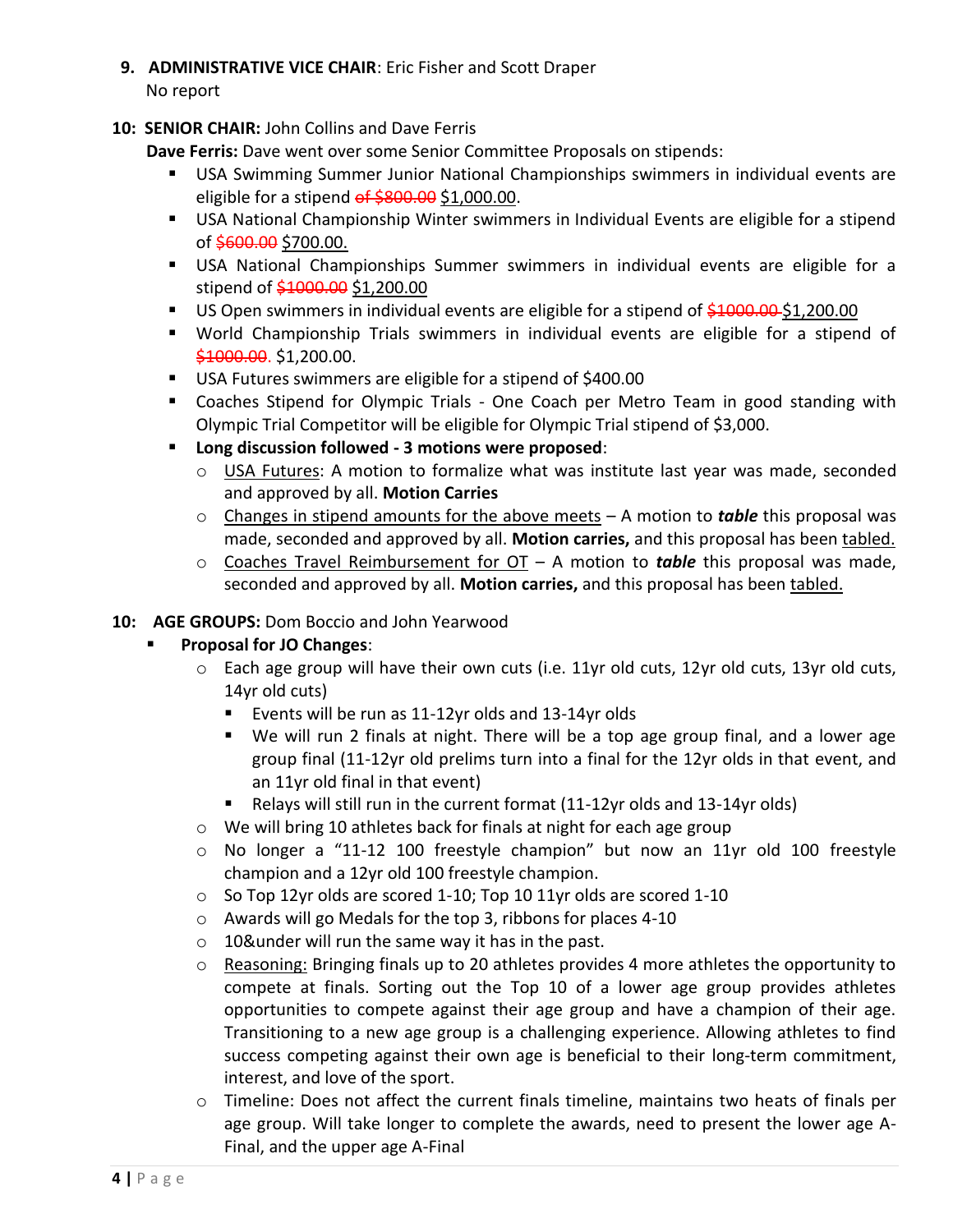- o The Age-Group Chairs are proposing to start finals warm-up a little earlier to be able to combat the additional time needed for awards.
- o A motion was made and seconded to accept this proposal. Discussion followed. A separate motion to add an amendment to the original motion was made and seconded. Amendment is to split the 10-under into a 9-under age group and a 10-year-old age group. Vote was called. All in favor to accept the amendment – **Motion carries**.
- o More discussion followed. Age Group will have a Committee meeting about the awards.
- o New time standards will be made by the Technical Planning and Age Group Committees.
- o The original motion to accept the Age Group Proposal on JO's, with the amendment about 10-under, was seconded an accepted by all! **Motion carries**
- **2018 Eastern Zone Long Course Age Group Championships** will take place August 8 to 11, 2018 in Richmond, VA – We will need many Chaperones! Chaperones must be registered as nonathletes so please identify members of your club that could help with this.

Application for LC Zones will be done online through Active Network/ Hy-Tek Swim Manager. This would eliminate paperwork as much as possible. No more "received at office" dates – Link will close for registration at the set time that is posted. All information is entered by the family. Including email addresses, including payment via CC or ACH. This should make the registration process simpler and more streamlined.

Questions were asked about security of online zone registrations. All members in attendance agreed that we should do it!

- **2019 Eastern Zone Short Course Age Group Meet**  Time standards will be adjusted in order to limit the number of athletes
- **11: COACHES REPRESENTATIVE**: John Yearwood
	- a. **Coach of the Year Awards:**
		- Senior Coach of the Year: **David Rodriguez** (AGUA)
		- Age Group Coach of the Year: **Pavel Buyanov** (TRI)
- **12: ATHLETES' REPRESENTATIVES**: Matt Keane and Jocelyn Fisher
	- a. Matt Keane introduced Carle Schwab (RA) and Mark Owens (SSC) new Junior Co- Athletes Representatives who were elected by the athletes 13-over
- **13. SAFETY COORDINATOR**: Edgar Perez No report
- **14. SAFETY COORDINATOR**: Edgar Perez Edgar was not in attendance - No report
- **15. DISABILITIES COORDINATOR**: Lorraine Diehl Lorraine was not in attendance - No report
- **16. SWIM-A-THON**: Richard Finkelstein No report
- **17. OPEN WATER COORDINATOR**: Rob Ripp and Colleen Driscoll Neither was in attendance - No report
- **18: DIVERSITY**: John Yearwood
	- a. John congratulated Ian Liu from Condors. Ian was selected to attend the National Diversity Select Camp, May 3-6 at the US Olympic Training Center in Colorado Springs.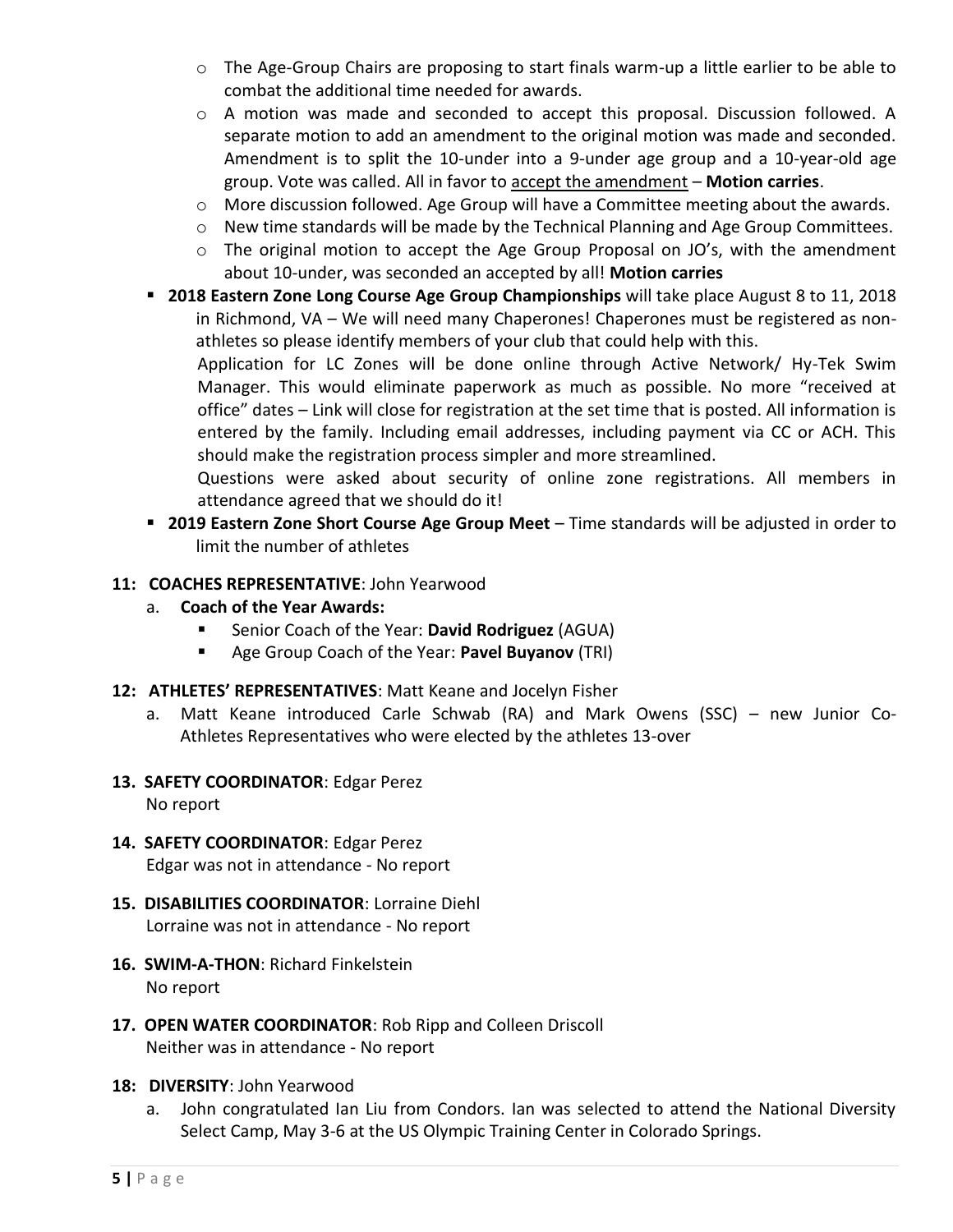b. Something will be posted on the Metro web site about a big Diversity Summit this summer in Metro. Please share your thoughts to John.

# **19: OFFICIALS CHAIR**: Mark Amodio

- a. Mark announced the winners of the **Joseph Stetz Memorial Scholarship**
	- 1. **Gabrielle Meringolo** (LIE) Georgetown University
	- 2. **Matt Keane** (PATS) Providence College
- b. We have 216 "Wet side" officials which is great.
- c. The move to the training of officials online has been great.
- d. 23 Metro officials have participated in Zone meets or higher!
- e. We must still recruit officials and make sure the apprentices keep volunteering as officials. We will have training in September, October, November.

### **20: ELECTIONS:** Mary Fleckenstein

- a. Mary re-read a that was read to the Board at the last meeting. She had sent correspondence to the General Chair last fall looking for help to resolve concerns about unfounded accusations made by some members of the Board about her and Metro Swimming. Mary mentioned that some of these concerns continue now and are still unresolved.
- b. **The Nominating Committee presented the slate of officers for election:** 
	- Administrative Vice Chair: **Eric Fisher** (SSC)
	- Senior Vice Chair: **Jim Wargo** (COND) and **John Alaimo** (NYSA) as co-chairs
	- Secretary: **Monique Grayson** (BGNW)
	- Safe Sport Coordinator: **Brian Hansbury** (BAD)

 Seeing that there were no additional nominations for the above 4 positions, the nominations were closed. A motion was made, seconded and approved by acclamations. **Motion carries.**

■ Finance Vice Chair:

**Allen Wone** (SSC) – Allen presented himself to the house.

**Julie Chen** (BAD) – nominated from the floor – Scott Draper spoke about Julie as she was not in attendance.

Seeing that there were no additional nominations for this position, the nominations were closed. Discussion and vote by ballots followed. A motion was to accept Allen Wone for a two-year term was made, seconded and approved by all. **Motion carries.**

■ Coaches Representative: Nominations were made from the floor:

**Keith Greene** (LIAC); **David Rodriguez** (AGUA); **Carle Fierro** (WEST); **John Yearwood** (YMID); **Melissa Freehill Kubik** (NYSA).

Seeing that there were no additional nominations for the position of Coaches Rep., the nominations were closed. Each candidate introduced themselves to the House. Vote by ballot by coach's members only followed. A majority of the votes was not achieved, and a second vote was required between Carle Fierro and John Yearwood. Following the second vote, a motion was made to accept **John Yearwood** for a twoyear term. The above motion was seconded and approved by all. **Motion carries.**

### **Slate of officers was accepted as voted on by acclamations and/or ballots.**

- Administrative Vice Chair: **Eric Fisher** (SSC)
- Senior Vice Chair: **Jim Wargo** (COND) **and John Alaimo** (NYSA) as co-chairs
- Secretary: **Monique Grayson** (BGNW)
- Safe Sport Coordinator: **Brian Hansbury** (BAD)
- Finance Chair: **Allen Wone** (TVSC)
- Coaches Representative: **John Yearwood**(YMID)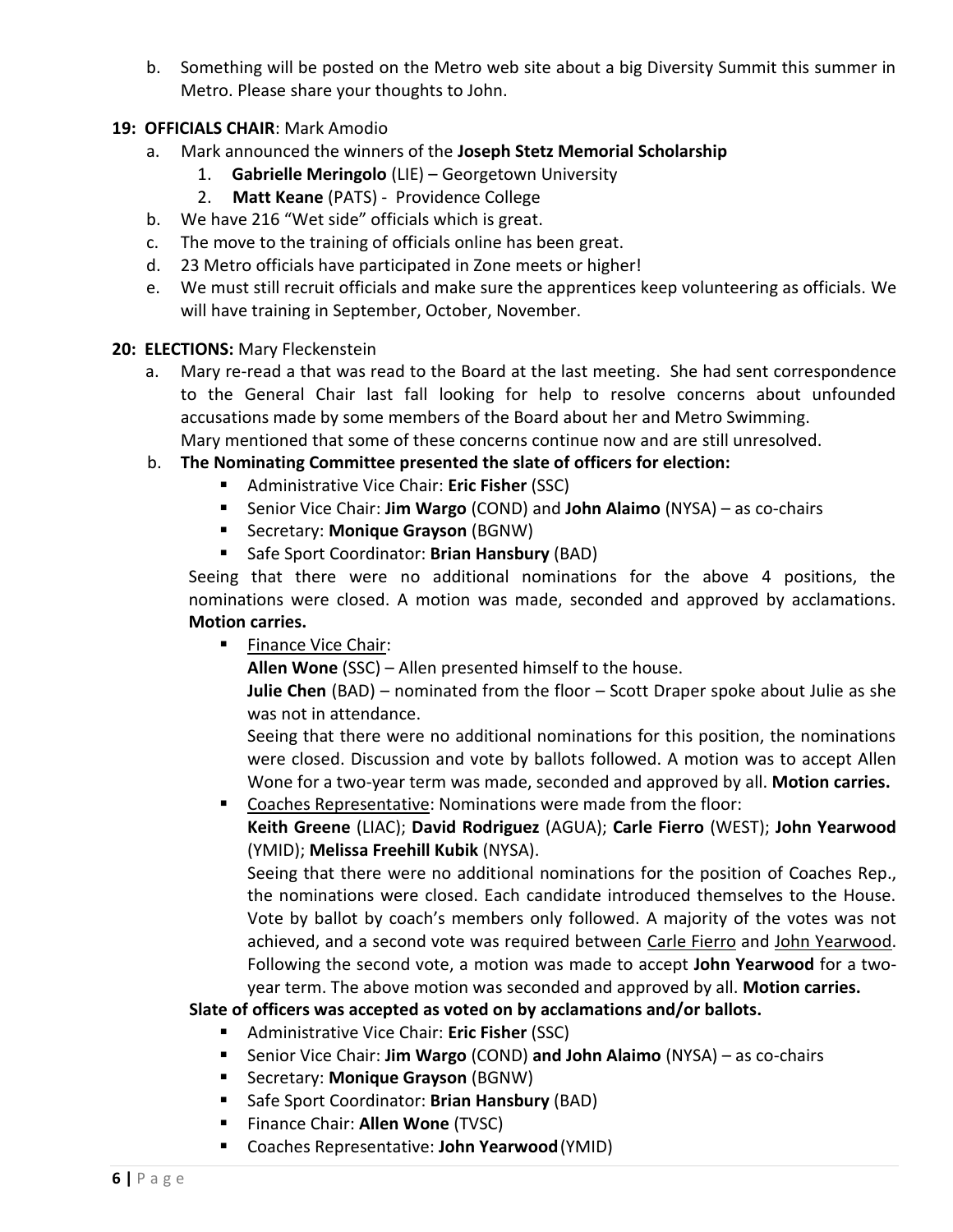c. A motion to have the Secretary destroy the ballots was made, seconded and approved by all. **Motion carries**

# 21: **TECHNICAL PLANNING:** David Ellinghaus

- a. The proposed meet calendar for 2018-19 was posted on the web site. Mary Fleckenstein contacted clubs that had issues with their bids (Admin Official, Meet Director, etc).
- b. The proposed Championship meets calendar for 2019 was posted on the Web site.
	- o Senior Mets Winter at Lehman (**Board**) February 15-16-17-18, 2019
	- o Silvers North at Felix Festa (**PAC**) February 22- 23-24, 2019
	- o Silvers South **(TVSC)** February 22- 23-24, 2019
	- o Silvers Central **(BAD** and **NCAC)** February 22- 23-24, 2019
	- o 8-Under Meet at Felix Festa **(COND)** March 2-3, 2019
	- o Junior Olympics **(LIAC)** March 8-9-10, 2019
	- o 15-18 Team Challenge **(LIAC)** March 8-9-10, 2019
	- o Bronze Classic North **(NBS)** March 22-23-24, 2019
	- o Bronze Classic Central **(NCAC)** March 22-23-24, 2019
	- o Bronze Classic South (no bids at this time) March 22-23-24, 2019
	- o A motion was made, seconded and approved by all, to accept the 2019 short course championship calendar.
- **22: OLD BUSINESS:** John McIlhargy
	- a. Policy and Procedures Manual Article 308.13 Motion to change this was made by and received from Jeff Chu – See Agenda for more information. Jeff spoke in favor of his proposal. Motion was seconded. Discussion followed re.: deck pass, credentials, etc. Once again, volunteers on deck should wear a special physical way to show that they are OK to be on deck at meets. Vote was called. **Motion failed**.
- **23: NEW BUSINESS:** John McIlhargy
	- a. **Jeff Allen** Easter Zone Sport Development Consultant
		- o How many teams in Metro have recognition Levels 1-2-3 or 4?
		- o Any Eastern Zone would like to reach 75% this year!
		- $\circ$  Programs and Services 95% of those are free and available to all clubs in the E.Z.
		- o Board Source free membership <http://www.boardsource.org/usaswimming>
		- o Please check it!!! It is free.
		- o Additional info on Safety Training
	- b. **Proposal from Jim Wargo** See attachment Unfortunately, we do not have a quorum anymore currently.

### **NEXT HOD**: **Mandatory HOD on Saturday, September TBA 2018**

As a reminder, the September meeting of the House of Delegates is a **mandatory meeting**. Each club shall have both a representative to the House of Delegates and an **athlete representative** to the Athletes Committee present. There is a \$100 fine for each person not in attendance – P&P Manual 103.3

A motion to adjourn the meeting was made, seconded and approved by all. Meeting adjourned at 10:10pm.

Respectfully submitted Monique Grayson, Secretary June 6, 2018

- -
- 
- 
- 
-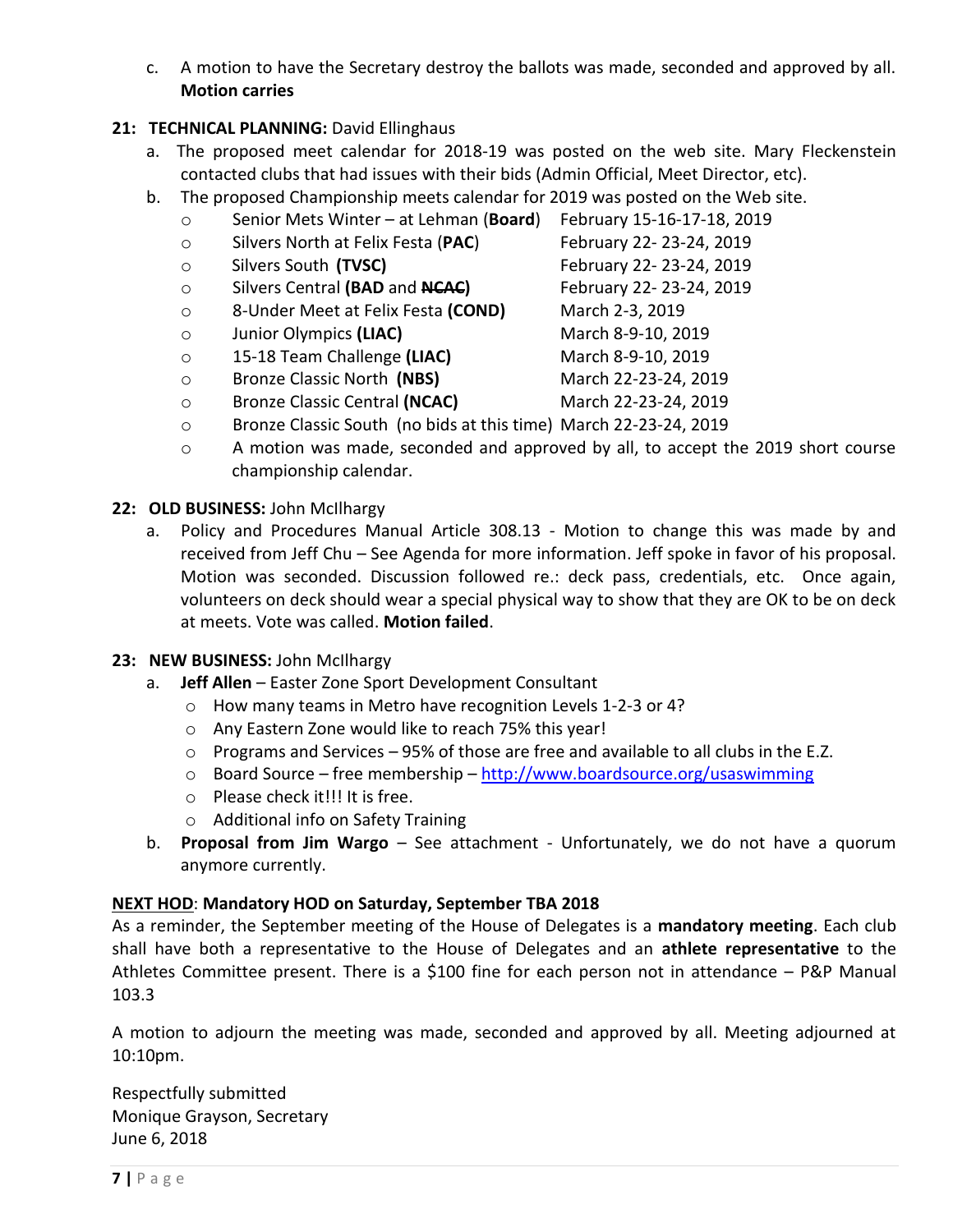

**99 Sheep Pasture Road, Port Jefferson, NY 11777 (631) 736-6422 - FAX (631) 938-7418 Email address: metro.office@metroswimming.org**

# **HOUSE OF DELEGATES MEETING**

# **May 16, 2018 - 6:30 PM New York Athletic Club - Travers Island**

## **1: CALL TO ORDER, WELCOME, and INTRODUCTIONS:**

**Mission:** Metropolitan Swimming shall promote, develop and improve competitive swimming through education, support and opportunities for participation to a diverse swimming community. **Vision:** To inspire and provide quality opportunities for our members to achieve excellence in the sport of competitive swimming.

## **2: ACCEPTANCE/CORRECTIONS OF MINUTES: from last HOD Sept. 2017**

### **3: Acceptance of Agenda- Is there anything to add to agenda?**

#### **Reports of officers**

### **4: GENERAL CHAIR: John McIlhargy**

**Welcome- Thank You and Acknowledgments- Everyone who hosted meets this year and especially those that stepped up to host championship events.** 

- **Eastern Zone Meeting:** Report Attached
- **Reminder** May Elections and Championship Meet Bids
- **Changes to by-laws -USA Swimming recommended simplification**
- **Club Excellence Program**: Long Island Aquatic Club earns Gold Medal Club Status! Silver Medal Club includes Badger Swim Club and Asphalt Green and Bronze Medal Clubs includes; Condors, New York Sharks and Three Village. Congratulations
- **National Team Coaches Seminar:** Carle Fierro
- **Two new recommended membership categories from USA Swimming (HOD VOTE)** Flex Membership and Junior Coach- Description attached and BOD RECOMMENDS
- **General Update on Quad** and Eastern and Southern Zone Workshop
- **5: SECREATRY: Monique Grayson**
- **6: TREASURER'S REPORT: Elaine Ang** -**Attachments: Financial Statement**
- **7: FINANCE: Julie Chen**
- **8: ADMINISTRATIVE MANAGER: Mary Fleckenstein**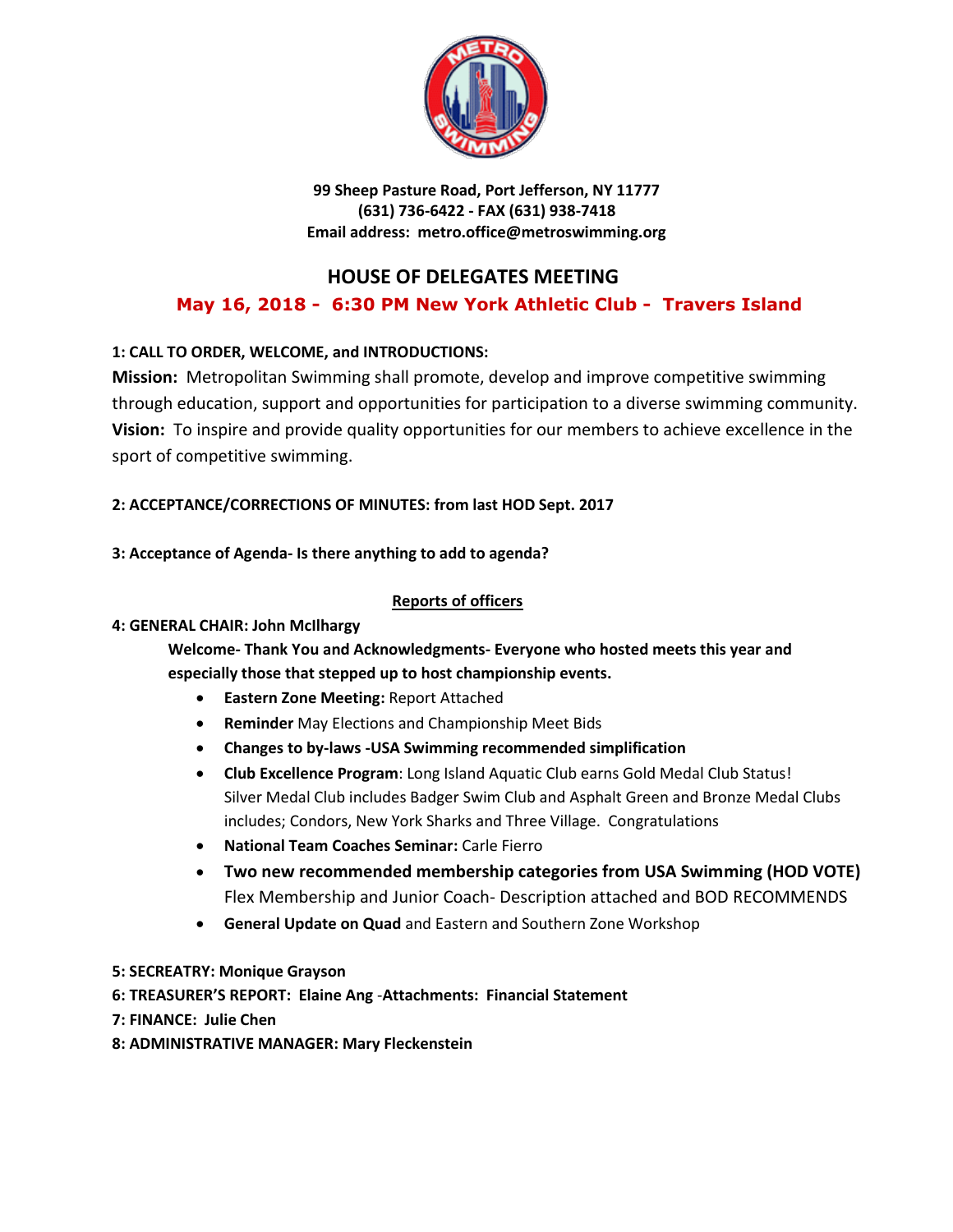#### **9: ELECTIONS: Mary Fleckenstein**

- **Admin Vice Chair**
- **Senior Vice Chair**
- **Finance Vice Chair**
- **Secretary**
- **Coaches Rep**
- **Safe Sport Coordinator -**

*Nominations will be accepted from the floor*

**10: ADMINISTRATIVE VICE CHAIR: Eric Fisher/Scott Draper**

- **11: SENIOR CHAIR: Dave Ferris/John Collins**
- **12: AGE GROUP CHAIR: Dom Boccio/John Yearwood**
- **13: COACHES REPRESENTATIVE: John Yearwood**
- **14: ATHLETES' REPRESENTATIVES: Jocelyn Fisher/Matt Keane**
- **15: OFFICIALS COMMITTEE CHAIR: Mark Amodio**
- **16: SAFETY COORDINATOR: Edgar Perez**
- **17: SAFE SPORT COORDINATOR: Brian Hansbury**
- **18: DISABILITIES COORDINATOR: Lorraine Diehl**
- **19: SWIM-A-THON: Richard Finkelstein**
- **20: OPEN WATER COORDINATOR: Rob Ripp/Colleen Driscoll**
- **21: DIVERSITY: John Yearwood**
- **22: TECHNICAL PLANNING: David Ellinghaus**

#### **By-law and Policies and Procedures Motions Received**

**Location:** Metropolitan Policy and Procedures Manual Article 308.13 **Proposed by:** Jeff Chu **Purpose:** To improve safety at meets by facilitating detection of unauthorized entry to pool decks. **Effective Date:** Immediately 318.13 .1-.7 [no changes] .8 Meet Referees and Meet Directors shall remove any non-athlete member of USA Swimming who fails to display their valid membership card during a sanctioned meet. .9 No meet may be sanctioned unless the meet announcement contains the following statement: "All non-athlete members of USA Swimming must display their valid membership card throughout the meet. Failure to comply will result in ejection."

**\_\_\_\_\_\_\_\_\_\_\_\_\_\_\_\_\_\_\_\_\_\_\_\_\_\_\_\_\_\_\_\_\_\_\_\_\_\_\_\_\_\_\_\_\_\_\_\_\_\_\_\_\_\_\_\_\_\_\_\_\_\_\_\_\_\_\_\_\_\_\_\_\_\_\_\_\_\_\_\_\_\_\_\_**

#### **23: UNFINISHED/OLD BUSINESS:**

**24: NEW BUSINESS: ADDS?**

**Having no more business I'll accept a Motion to Adjournment**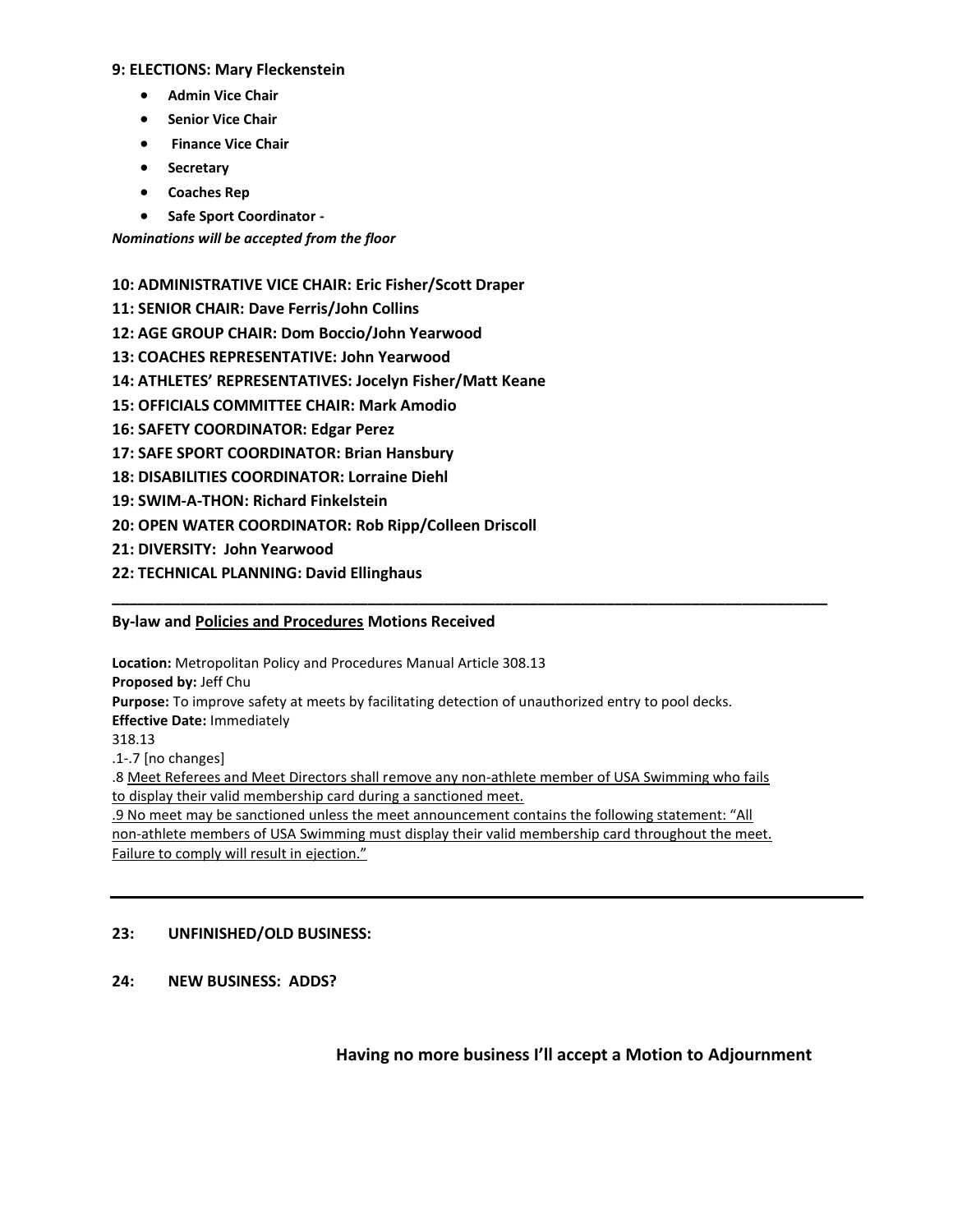### Report to the House of Delegates May 16, 2018 Office Administration

#### **Membership Statistics**

|                          | May 2015 | May 2016 | May 12, 2017 | May 16, 2018 |
|--------------------------|----------|----------|--------------|--------------|
| Coaches:                 | 603      | 637      | 625          | 610          |
| Officials:               | 265      | 346      | 410          | 421          |
| Other:                   | 163      | 127      | 103          | 101          |
| Athletes:                | 10.800   | 10.916   | 11.224       | 10.443       |
| <b>Total Membership:</b> | 11,788   | 11,964   | 12,282       | 11,495       |

#### **Coaches Certifications**

Coach's current certifications are listed in club portal and on deck pass 24/7. Coaches are emailed 30 prior to an expiration – giving ample time to renew. **No excuse to not renew before expiration dates.** There is no grace period for uncertified coaches. Many LSC's fine or deny membership to coaches that let their certifications expire. Please be diligent. Reminder to send in updates as you do them – do not wait until the day before you need them. Too many coaches are waiting until Friday to request to be on pool deck on Saturday.

#### *Coaches without full certifications are NOT allowed on the pool deck in any capacity – practice or meets.*

Safety Training for Swim Coaches – please attach your current lifeguard certification OR the skills sheet with your online course. Reminder – there are 2 parts of Coaches Safety – In water and Online. Both need to be completed.

#### *120 Day Rule*

Please be aware that the 120 rule has been updated and clarified. Swimmers that transfer may **NOT** represent another club until after the 120 days has passed – whether it is an open or closed competition. The 120 rule is the burden of the club to be sure the swimmer is listed as unattached at the meet. 120 days is from open competition

#### **Club Portals**

Club Portals should be your best friend! All of your club information is in it, and up-to-date to what is in the database. Please check your club portals frequently!

#### **Sanctions**

Please be prompt with submitting your sanction requests. Please review the information on the web and make sure your application is completely filled in and can be read clearly. You must have a completely registered meet director, meet referee and admin. Official to receive your sanction.

#### **Meet Recons**

It is the responsibility of the club to **only enter swimmers that have been registered** with USA Swimming. As we know – meets fill up early – **swimmers should have been registered prior to you sending your meet entry.** There is no excuse for not knowing who is on your roster – ie: Club Portal is live 24/7. You should not send in an entry that has any unregistered swimmers into a meet – this is not allowed!!!

If a swimmer is not registered and swims in a meet – there is a \$100 fine to the team that entered the swimmer and a \$100 fine to the host club for allowing the swimmer in the meet. There will be no grace period to correct this issue. Times achieved at the meet will not be uploaded into the SWIMS database.

Please pay attention to emails with meet recon information in it. Fix what needs to be fixed! You need to fix housekeeping issues too – and let any meet directors of any meets the swimmer is already in know of all changes.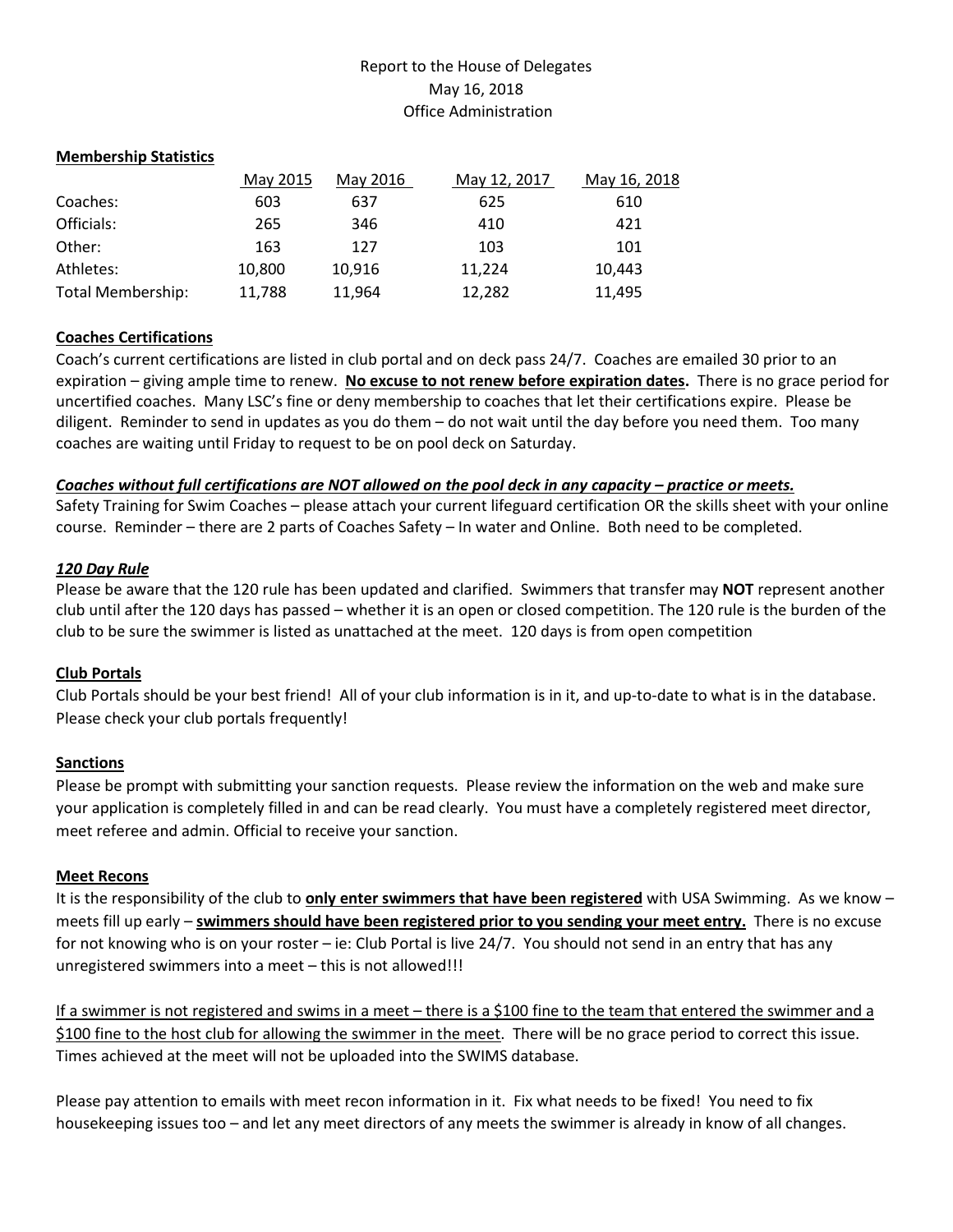#### **Registration**

Everyone can print a temporary card from their home computer using deck pass. If your certifications are up-to-date – it will show on your deck pass. Reminder that no printed cards will be sent from the Metro office.

Registration materials will be available in August for 2018-2019. **Just a reminder that USA Swimming has raised the dues \$2 so registration fees for 2018-2019 will be \$74.** Club applications – please read all directions and please fill out completely and neatly.

On the Metro form – you will need to list who the contact person will be for your club. This will be the person who is contacted if there is a problem on registration, payments etc.

Reminder – the SWIMS database does not know if you move, change your name, etc. Please let the office know of any changes.

**Transfers –** Any swimmer that **has ever** been registered to any club must fill out a transfer form – even if they have not participated in several years. They remain in a holding tank until the form is completed.

USA Swimming still working on online registration. The plan is starting up for Sept. 2018 – but we have not been officially notified yet.

Respectfully submitted,

Mary Fleckenstein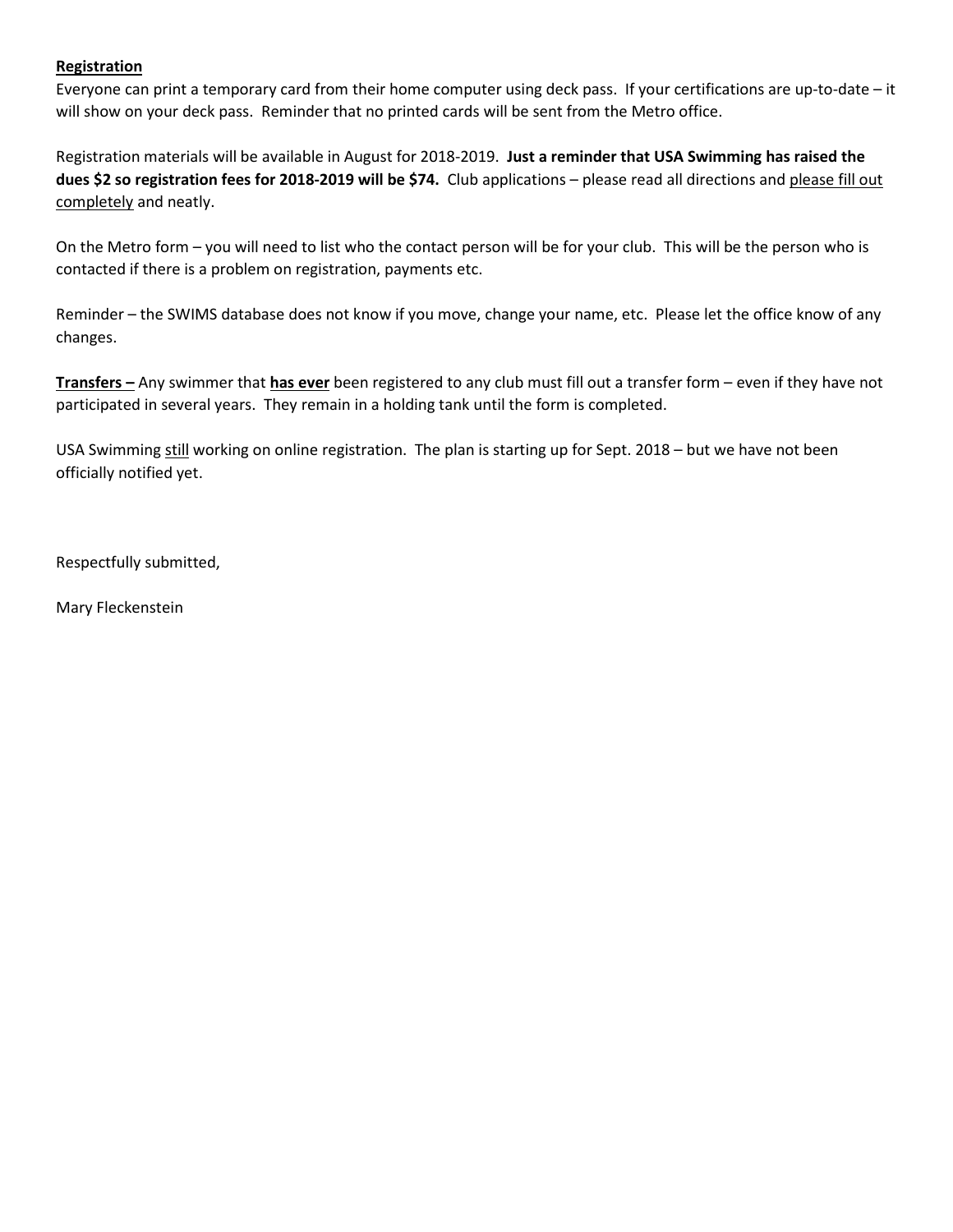Proposed change is to Article 305.3

Submitted by Jim Wargo, Jon Hulbert and Dave Hedden from Condors Swim Club (Non-Athlete Members)

305.3 In timed finals events or preliminaries of a trials and finals event, N no penalty shall apply for failure to withdraw or compete in an individual event. The missed event will still count against the athlete's event limit for the day and for the meet.  $\text{if:}$ 

.1 The Referee is notified in the event of illness or injury and accepts the proof thereof.

.2 It is determined by the Referee that failure to compete is caused by circumstances beyond the control of the swimmer. **[USA 207.7.6E]** 

# Reasoning:

Missing one event at a championship meet is enough of a penalty, and the experience and emotion in that moment is enough to teach a lesson. Further penalizing a swimmer for making a mistake feels excessive, and only ends up discouraging young swimmers and families who are excelling in our sport. The USA rule that is referenced does not exist anymore, but is likely referring to 207.11.6E which is guidelines for USA National and Open Water Championships. Removing this policy from our LSC rule book would not be in conflict with any USA Swimming policies.

Proposed change is to Article 305.6

Submitted by Jim Wargo, Jon Hulbert and Dave Hedden from Condors Swim Club (Non-Athlete Members)

305.6 Any relay team entered in a relay event and not properly scratched must swim the event. Failure to do so will result in each member of the relay team being barred from the next relay event in which they may otherwise be eligible to compete. A relay team member failing to appear ready to swim for a relay event will be barred from his/her next individual event. Relay members who do appear ready to swim shall not be penalized.

### Reasoning:

Missing one event at a championship meet is enough of a penalty, and the experience and emotion in that moment is enough to teach a lesson especially when it impacts other teammates. Further penalizing a swimmer for making a mistake feels excessive, and only ends up discouraging young swimmers and families who are excelling in our sport. Furthermore, this adds undue burden on administrative staff to enforce, and the rule puts the officials in a position to enforce a rule with a lot of subjective language.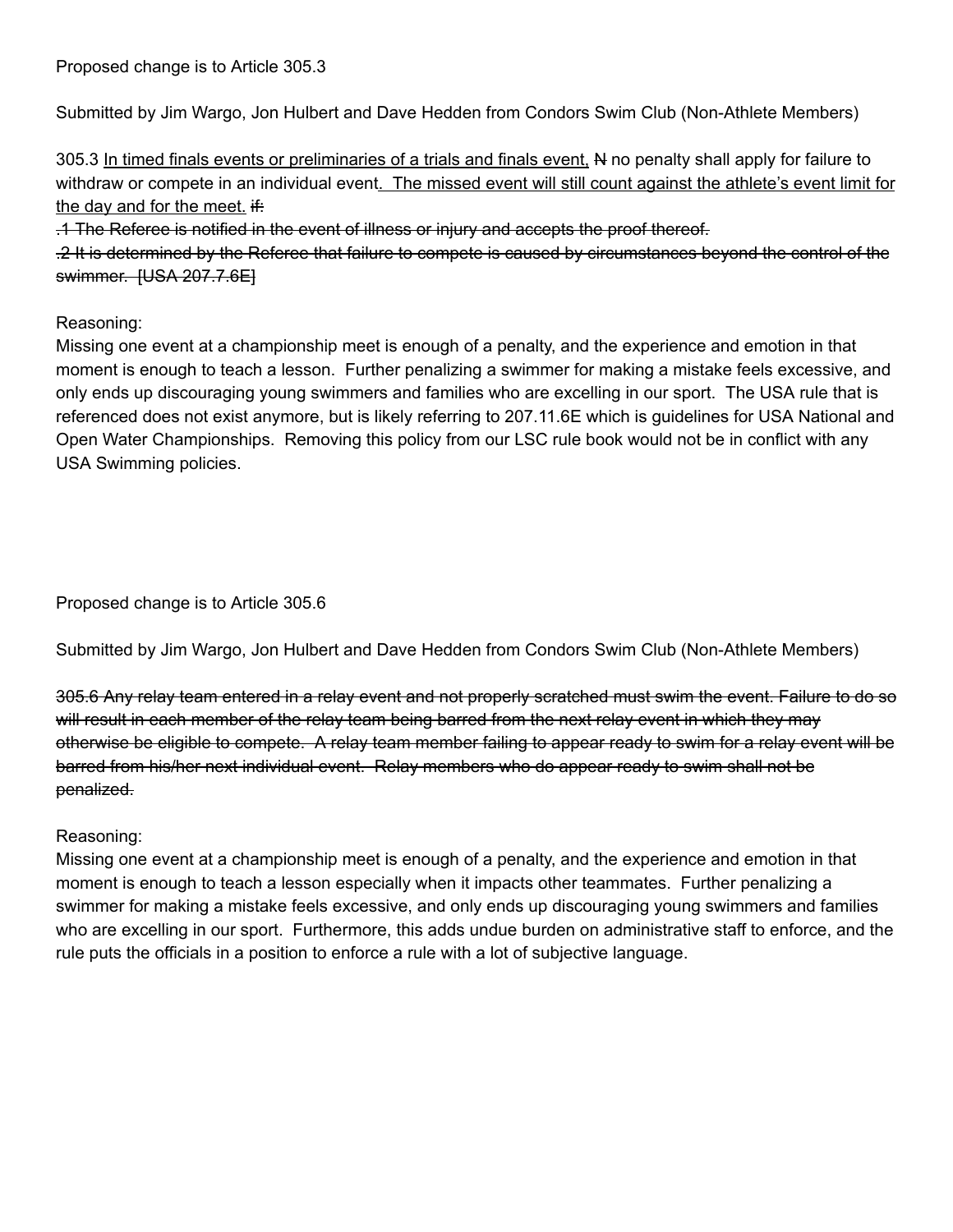# **Metropolitan Swimming LSC Finance Vice Chair Report**

Julie Chen House of Delegate Meeting May 16, 2018

# Key Points for 2018 May HOD Meeting

- **1. TERM OBJECTIVE SCORECARD**
- **2. AUDIT COMMITTEE**
	- IRS Audit
	- External Audit
	- Internal Audit
- **3. FINANCE COMMITTEE**
- **4. BUDGET COMMITTEE**
- **5. OTHER NOTABLE ITEMS**

5/16/2018 Metro House of Delegates Use Only 2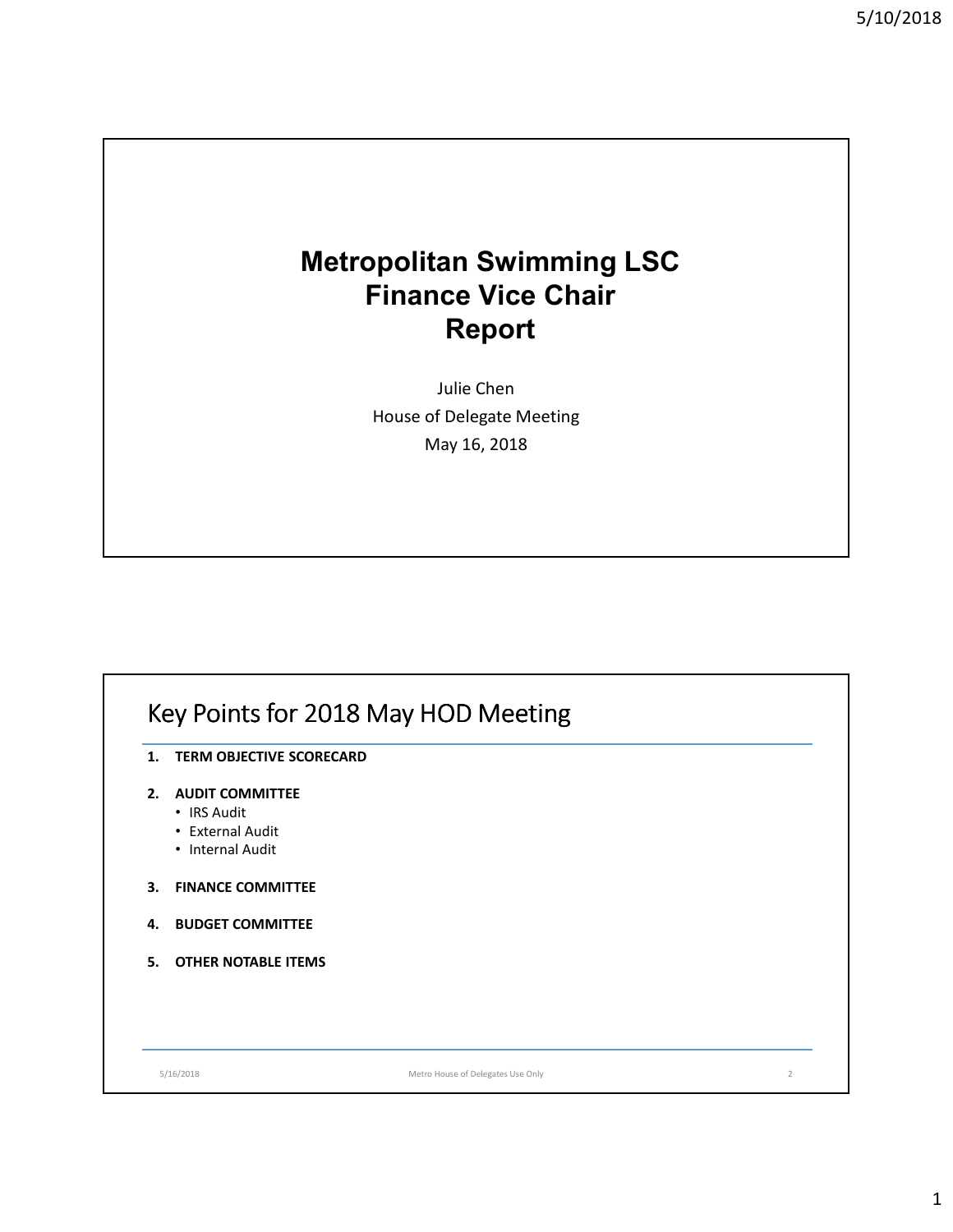#### Term Objective Scorecard 5/16/2018 Metro House of Delegates Use Only **a. Implement Best Practices to Enhance Compliance with Metro By-Laws** • *Initiated:* Improve control over receipts. • *Initiated:* Enforce monthly bank reconciliation. • *Initiated:* Ensure book accounting accuracy and correctness. Additional Internal Audit is required. **b. Enhance Adequate Finance Governance** • *GOAL:* Establish written financial operating process and procedure • *Initiated:* Who is responsible and accountable. • *Initiated:* Better financial and treasury reporting. • *Initiated:* Active Audit Committee supporting on-going audit activities. • *No Status*: Need more volunteers for Finance and Budget Committees **c. Enhance Internal Controls** • *Initiated*: Define clear segregation of responsibilities for finance, treasury, audit and tax • *Initiated: Started* preliminary Financial Operating Process and Procedure Handbook • *No Status*: Adhere to physical controls and monitoring • *Initiated*: Install check and balances to identify discrepancy and exceptions. **d. Increase Finance Transparency** • *GOAL*: Transparent with Metro's financial documents and financial performance 3

# Audit Committee – IRS Audit • **Received IRS Field Audit letter dated November 15, 2017 for FY ending 2015** • **Hired Waugh and Goodwin to represent Metropolitan Swimming** • **Metropolitan Swimming requested IRS to move jurisdiction from New York to Colorado** • IRS has *politely declined Metropolitan Swimming's request* • On-going IRS Audit will continues as a Field Audit based in New York • IRS Auditor Requested for • External Auditor's findings that are material to the financial statements • **Metropolitan Swimming should prepare for continuing future audits** • Until Metropolitan Swimming adequately resolved material weakness and significant deficiencies (impacting financial statements) identified in our external audit reports 5/16/2018 Metro House of Delegates Use Only 4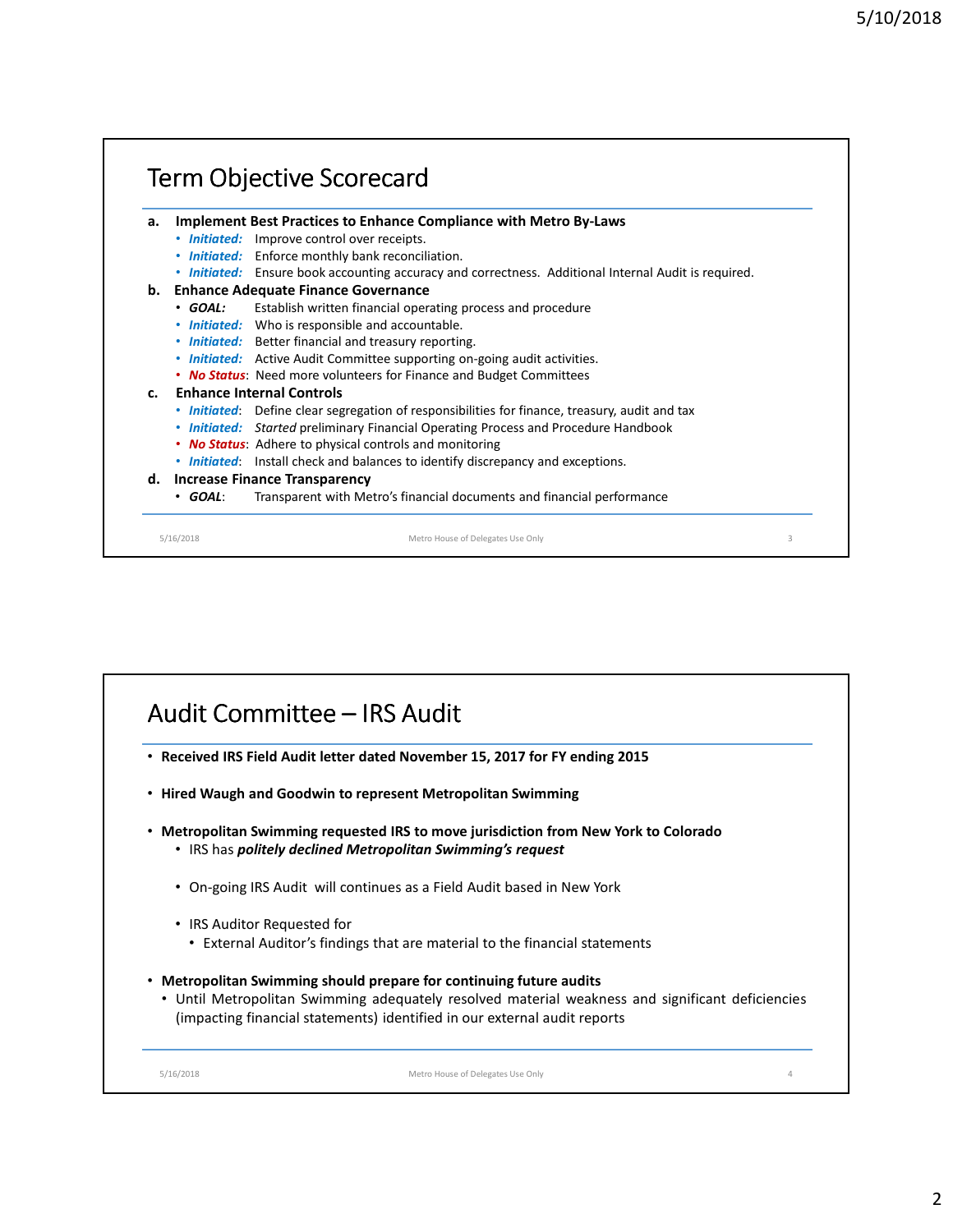# Audit Committee – External Audit

**Key Summary from the Preliminary Audit Report for FY Ending 2015**

- *Waugh and Goodwin were not able to obtain sufficient appropriate audit evidence to provide a basis for an audit opinion.*
	- Basis for Disclaimer of Opinion:
		- Metropolitan Swimming has not maintained adequate accounting records for the year ending 2015.
		- Waugh and Goodwin were unable to obtain sufficient appropriate audit evidence for expenditures and donor restrictions related to temporary restricted net assets.
		- Waugh and Goodwin were unable to obtain sufficient appropriate audit evidence to determine the opening balance in the financial statements as of August 31, 2014, were fairly presented in accordance with accounting principles generally accepted in the U.S or whether accounting principles have been consistently applied between 2015 and 2014.

5/16/2018 Metro House of Delegates Use Only 5

# Audit Committee – External Audit

**Summary of Preliminary Audit Report for FY Ending 2015 (Cont.)**

- **Material Weakness:**
	- *Bank accounts not reconciled timely.*

No reconciliation between July 2015 until September 2017.

Recommend monthly reconciliation and reconciliation to be reviewed by the Finance Vice Chair for accuracy and completeness.

• *Prepaid Expenses, Accrued Liabilities and Deferred Revenues were omitted in the financial statements.*

Material adjustments were necessary to adjust these accounts to the correct amounts at the end of the fiscal year.

Recommend Account Receivables, Prepaid Expenses, Accrued Liabilities and Deferred Revenues be Reconciled, and the Accounts adjusted, at minimum, at year end.

5/16/2018 Metro House of Delegates Use Only 6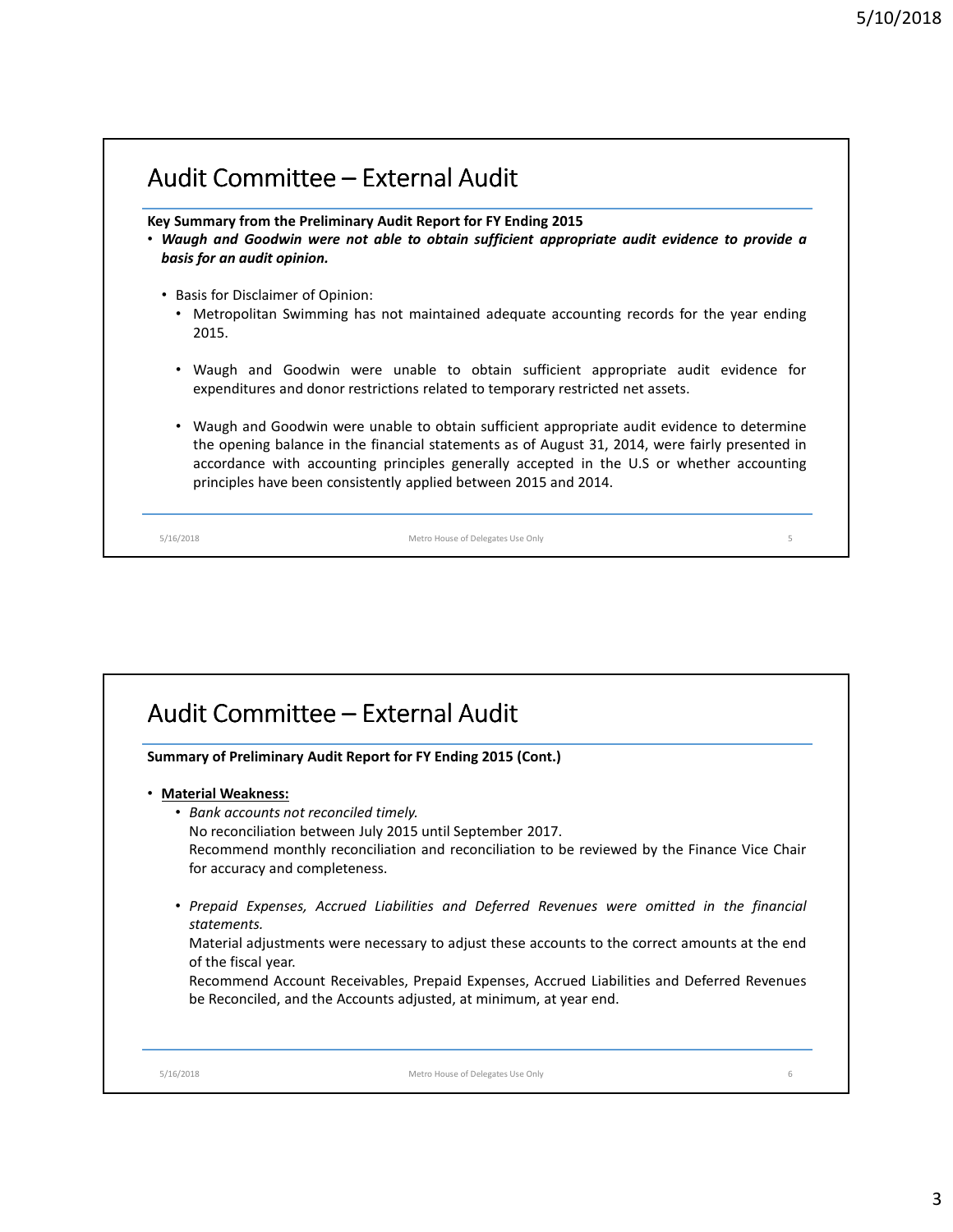# Audit Committee – External Audit **Summary of Preliminary Audit Report for FY Ending 2015 (Cont.)** • *Supporting documentation for selected 25 checks and 2 ACH payments to test for proper controls were not provided.* Bank Statements were not available from September 2014 to May 2015. Bank statements provide copies of checks and were used to verify two signatures on each check. 8 of the 25 checks were unable to be verified for signatures. Of the remaining 17 checks, 2 checks have only one signature. One of the checks with only one signature was made payable to cash for the amount of \$1,200. For the selected payment of an Corporate American Express bill, some documentations were attached, but some documentation were missing, especially for travel. Recommend centralized document storage, online document retention in addition to attaching supporting documentation in QuickBooks started in 2017. 5/16/2018 Metro House of Delegates Use Only 7

# Audit Committee – External Audit

**Summary of Preliminary Audit Report for FY Ending 2015 (Cont.)**

- **Significant Issues:**
	- Metropolitan Swimming has not formally approved or written financial policies and procedures.
	- No adequate segregation of duties
	- Dormant bank accounts almost deemed as abandoned property
	- Account Receivables uncollected for long periods
	- Temporary restricted net assets documentation not available
	- Depreciation of fixed assets when asset is not yet completed and in service
	- Director and Officer Insurance potentially inadequate

5/16/2018 Metro House of Delegates Use Only 8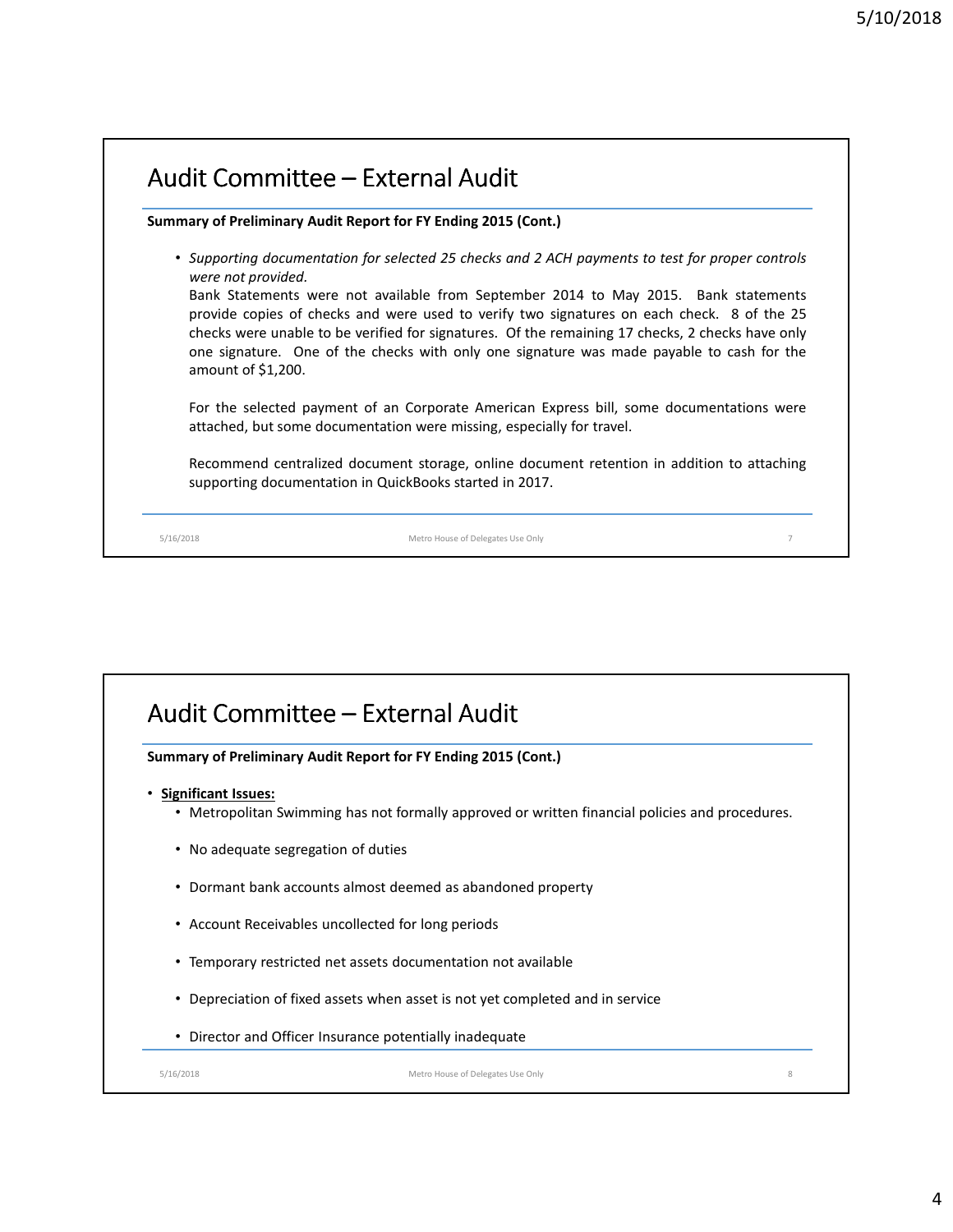# Audit Committee – Internal Audit

- **Ensure accounting accuracy and correctness in QuickBooks** External Audit choses a 'small' sample to test for weaknesses in Metro's internal controls, and has identified material weakness and significant deficiencies. Metro need to correct these issues, at minimum.
- **Ensure auditor's recommended reconciliation and adjustments are completed in timely manner** Validate and verify Metro is consistently following accounting practices generally accepted in the United States.
- **Ensure completeness of supporting documents. Missing documents are not destroyed without board consent.**

Confirm centralized storage of supporting documents, either physically or digitally online.

- **Support establishment of written financial operating process and procedure** Recommend best industry practices and target 2018 September HOD meeting for approval.
- **Ensure and confirm segregation of duty as recommended by our External Auditor.**
- **Confirm uncollected account receivable are collected and not forgiven without Board consent**

5/16/2018 Metro House of Delegates Use Only 9

# Audit Committee – Example Why Internal Audit is Needed

|                                          |                      | As of August 31, 2015  |                     |               |                     |                            |                                                  |
|------------------------------------------|----------------------|------------------------|---------------------|---------------|---------------------|----------------------------|--------------------------------------------------|
|                                          |                      | <b>From QuickBooks</b> |                     | From Form 990 |                     | <b>Preliminary Audited</b> | Questions that needs to be answered.             |
| <b>ASSETS</b>                            |                      |                        |                     |               |                     |                            | The balance sheet data is downloaded from OB     |
| <b>Current Assets</b>                    |                      |                        |                     |               |                     |                            | on May 10, 2018. Why is our QB data different    |
| Cash and Cash Equivalents                | \$                   | 412.047                | Ś                   | 439.105       | Ś                   | 412.047                    |                                                  |
| <b>Account Receivables</b>               | Ś                    | 41.339                 | Ś                   | 40.945        | Š.                  | 41,339                     | from what was filed to IRS for FY ending 2015?   |
| <b>Prepaid Expenses</b>                  | Š                    |                        |                     |               |                     | 7.489                      |                                                  |
| <b>Total Current Assets</b>              | Š.                   | 453.386                | Ś.                  | 480.050       | Ś                   | 460.875                    |                                                  |
| Long-Term Investments                    | Ś                    | 417,143                | Ś                   | 417,163       | Š.                  | 430.181                    |                                                  |
| Property and Equipment                   |                      |                        |                     |               |                     |                            | <b>QuickBooks needs to be reconciled and</b>     |
| Furniture, Equipment, Displays           | Ŝ                    | 27.878                 | Ś                   | 27.419        | Ś                   | 27,878                     |                                                  |
| LESS: Accumulated Depreciation           | Ś                    | (191)                  | \$                  | (191)         | -\$                 | (191)                      | adjusted to reflect Account Receivables, Prepaid |
| Property and Equipment, net              | $\ddot{\phantom{1}}$ | 27.687                 | $\ddot{\mathbf{S}}$ | 27.228        | $\ddot{\mathbf{S}}$ | 27.687                     | Expenses, Accrued Liabilities and Deferred       |
| <b>TOTAL ASSETS</b>                      |                      | 898.216                | s.                  | 924,441       | Ŝ.                  | 918.743                    | Revenues.                                        |
| <b>LIABILITIES AND NET ASSETS</b>        |                      |                        |                     |               |                     |                            |                                                  |
| <b>Current Liabilities</b>               |                      |                        |                     |               |                     |                            |                                                  |
| Accounts Payable and Accrued Liabilities |                      |                        |                     |               | Ś                   | 66.371.00                  | Changes to QuickBooks needs to have a defined    |
| Deferred Revenues                        |                      |                        |                     |               |                     | 8.750.00                   |                                                  |
| <b>Total Current Liabilities</b>         | Ŝ.                   |                        | $\ddot{\mathbf{S}}$ |               | ¢,                  | 75,121.00                  | process and procedure to ensure integrity and    |
| <b>Net Assets</b>                        |                      |                        |                     |               |                     |                            | accuracy of historical records.                  |
| Unrestricted                             | Ś                    | 885.178                | Ś                   | 911.403       | Ś                   | 830.584                    |                                                  |
| <b>Temporary Restricted</b>              |                      | 13,038                 | \$                  | 13,038        |                     | 13,038                     |                                                  |
| <b>Total Net Assets</b>                  |                      | 898.216                | \$                  | 924.441       | $\ddot{\mathbf{S}}$ | 843,622                    |                                                  |
| TOTAL LIABILITIES AND NET ASSETS         | s.                   | 898.216                | s.                  | 924.441       | -S                  | 918.743                    |                                                  |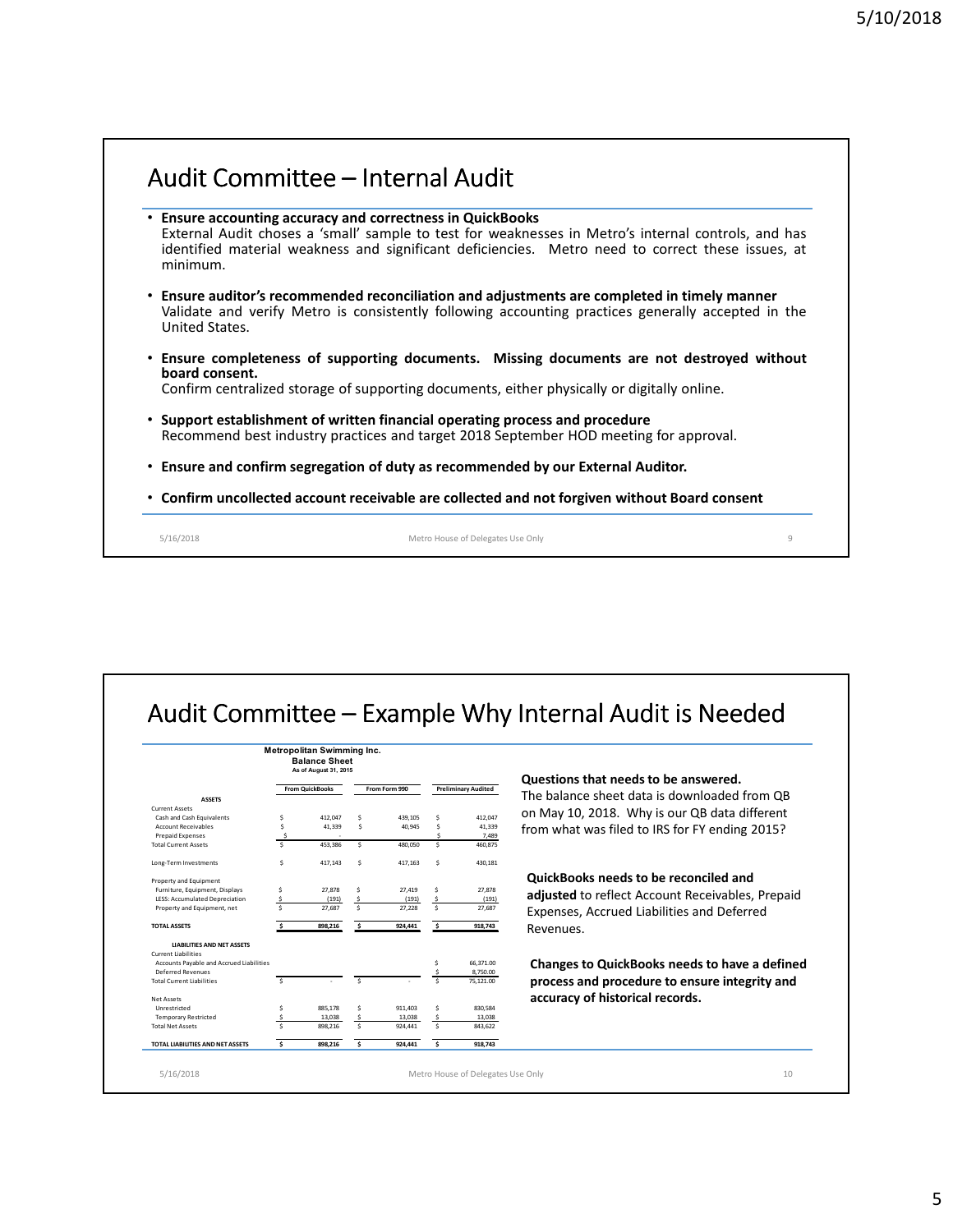| • Reviewed and received a copy of each existing annuity contract.<br>Replaced the sole signature with three current board member as authorized signatures.<br>The three identified signatures are Administrative Vice Chair, Finance Vice Chair and Treasurer.<br>Any transactions would require two authorized signatures to complete. | Metropolitan Swimming met with annuity agents on November 14, 2017 with a Board Resolution. |
|-----------------------------------------------------------------------------------------------------------------------------------------------------------------------------------------------------------------------------------------------------------------------------------------------------------------------------------------|---------------------------------------------------------------------------------------------|
| • Ensure statements at hand is complete.<br>• Change the annuitant listed on the contracts.<br>• Verified the recipients of commissions received.<br>• Removed George Rhein as the sole authorized signature on all five annuity contracts.                                                                                             |                                                                                             |
|                                                                                                                                                                                                                                                                                                                                         |                                                                                             |
|                                                                                                                                                                                                                                                                                                                                         |                                                                                             |
|                                                                                                                                                                                                                                                                                                                                         |                                                                                             |
|                                                                                                                                                                                                                                                                                                                                         |                                                                                             |

| Metropolitan Swimming is operating under an approved FY2017-FY2020 Quad Budget, approved by<br>HOD in September 2016. |
|-----------------------------------------------------------------------------------------------------------------------|
| <b>Proposal:</b> Revise Current Quad Budget to Reflect Operational Changes                                            |
| • Remove eliminated programs for FY ending 2019 & 2020                                                                |
| E.g. SC Zone and Zone Qual have been Eliminated                                                                       |
| • Include Budget to support Board Committee(s) operations                                                             |
| E.g. Futures is NOT a reimbursable meet for athletes                                                                  |
| Safesport Chair does not have an operating budget to serve LSC                                                        |
| External Audit and IRS Audit Expenses are not in the approved budget                                                  |
| • Report realistic variances between Budgeted and Actuals                                                             |
| Clear categories/sub-categories for ease of reading and provide transparency                                          |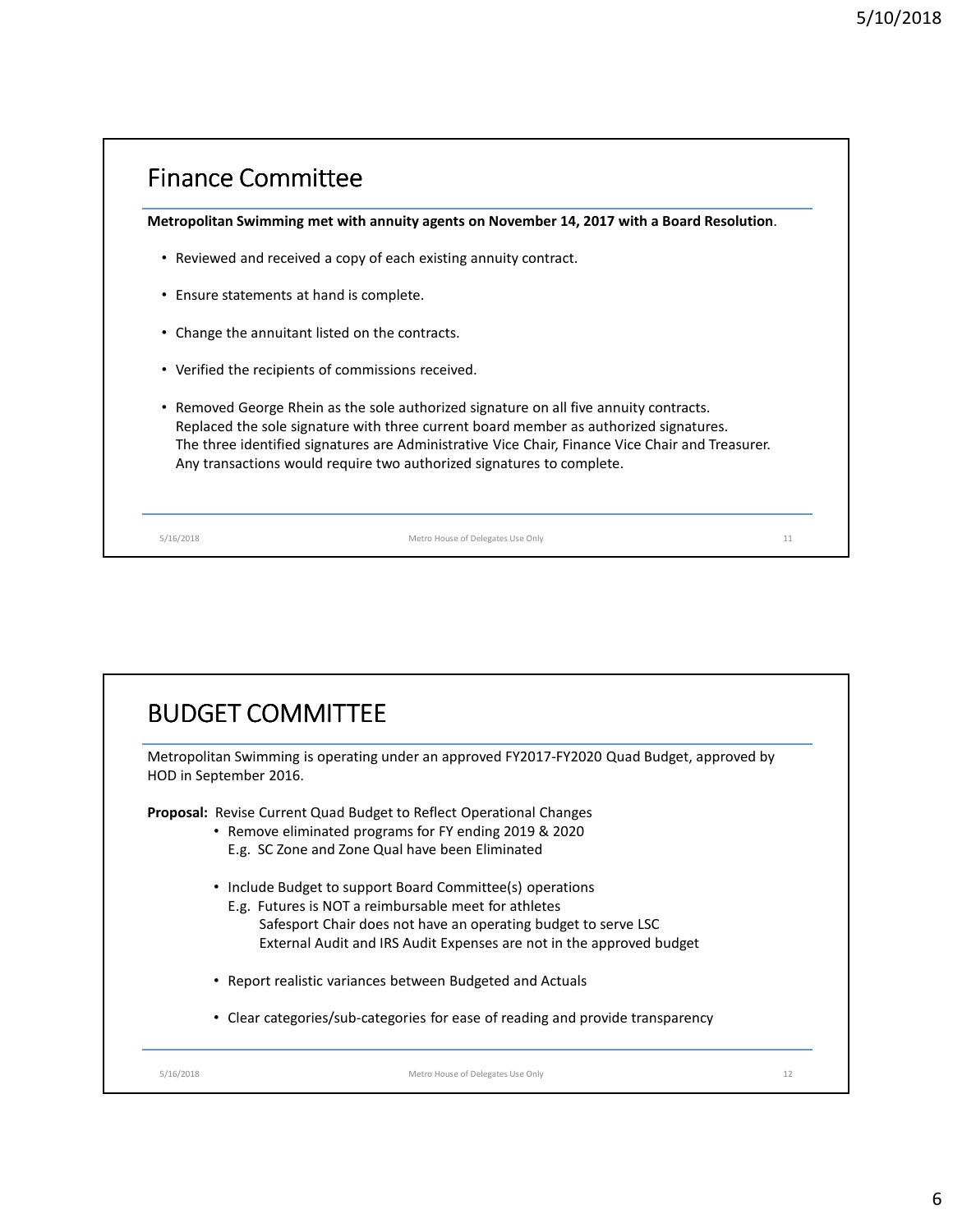| <b>Account Receivables</b>      | 1. Metropolitan Swimming will need to reconcile and make necessary adjustments in QuickBooks to<br>properly reflect changes for FY 2015, 2016 and 2017 in the following areas:                                                                                                                      |  |
|---------------------------------|-----------------------------------------------------------------------------------------------------------------------------------------------------------------------------------------------------------------------------------------------------------------------------------------------------|--|
| <b>Prepaid Expenses</b>         |                                                                                                                                                                                                                                                                                                     |  |
| <b>Accrued Liabilities</b>      |                                                                                                                                                                                                                                                                                                     |  |
| Referred Revenues               |                                                                                                                                                                                                                                                                                                     |  |
|                                 | NOTE: Changes to FY 2015, will impact FY 2016, 2017 and 2018 (current fiscal year)                                                                                                                                                                                                                  |  |
|                                 | 2. After reconcile and adjustments are completed as noted in #1,                                                                                                                                                                                                                                    |  |
| FY 2015 and 2016 tax amendments | Waugh and Goodwin, as part of the external audit activity, will assist Metropolitan Swimming with                                                                                                                                                                                                   |  |
|                                 | 3. As part of the external audit activity, Waugh and Goodwin filed an FY 2017 extension on behalf of<br>Metropolitan Swimming. Anticipate FY 2017 tax filing to be completed no later than July 15, 2018,<br>contingent upon completion of #1 & #2 noted above by Metropolitan Swimming in a timely |  |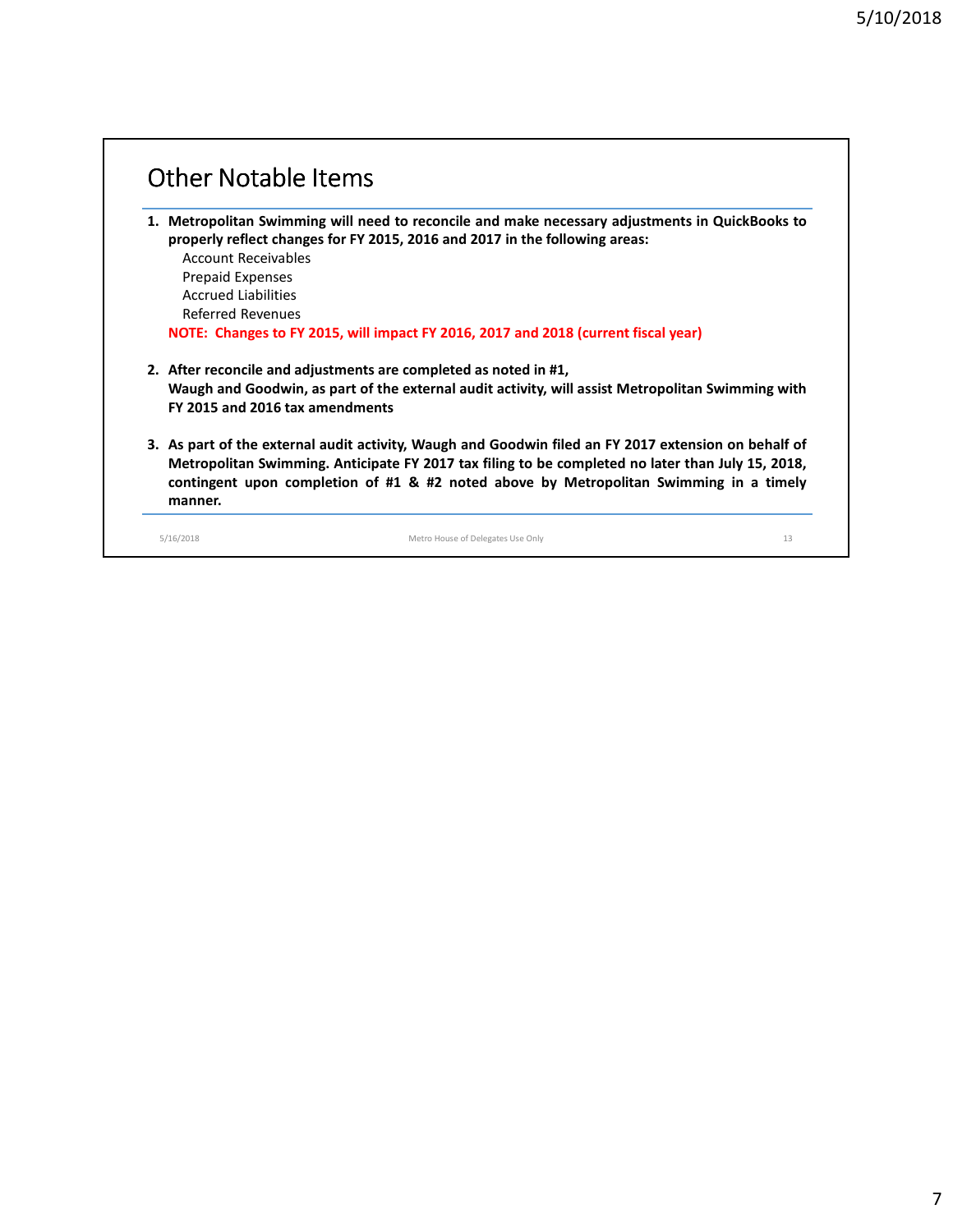# Metropolitan Swimming Inc.

# BUDGET VS. ACTUALS: FYE 2017 BUDGET - FY17 P&L

# September 2016 - August 2017

|                                                          |               | <b>TOTAL</b>  |                  |
|----------------------------------------------------------|---------------|---------------|------------------|
|                                                          | <b>ACTUAL</b> | <b>BUDGET</b> | <b>REMAINING</b> |
| Income                                                   |               |               |                  |
| 5000.00 General Income Accts                             |               |               |                  |
| 5001.00 Investment Income                                | 17,187.61     |               | $-17,187.61$     |
| 5001.10 Interest Income                                  | 162.62        |               | $-162.62$        |
| Total 5001.00 Investment Income                          | 17,350.23     |               | $-17,350.23$     |
| 5002.00 Fee & Surcharge                                  |               |               |                  |
| 5002.10 Sanctions Fee                                    | 12,450.00     | 20,000.00     | 7,550.00         |
| 5002.15 Post Meet Fee (20%)                              | 294,875.97    | 215,000.00    | -79,875.97       |
| 5002.17 Senior Surcharge                                 |               | 10,000.00     | 10,000.00        |
| 5002.18 JO Surcharge                                     | 8,070.00      | 16,000.00     | 7,930.00         |
| 5002.19 Silver/Bronze Surcharge                          |               | 6,000.00      | 6,000.00         |
| Total 5002.00 Fee & Surcharge                            | 315,395.97    | 267,000.00    | -48,395.97       |
| 5005.10 Fines                                            |               |               |                  |
| 5005.17 Admins Fines                                     | 2,947.80      | 4,500.00      | 1,552.20         |
| 5005.18 Junior fines                                     |               | 100.00        | 100.00           |
| 5005.19 Senior Fines                                     | 200.00        | 100.00        | $-100.00$        |
| <b>Total 5005.10 Fines</b>                               | 3,147.80      | 4,700.00      | 1,552.20         |
| 5006.00 Registrations                                    |               |               |                  |
| 5006.10 Club-Received                                    | 16,644.00     | 18,000.00     | 1,356.00         |
| 7006.10 Club-Paid                                        | $-6,160.00$   | $-6,000.00$   | 160.00           |
| Total 5006.10 Club-Received                              | 10,484.00     | 12,000.00     | 1,516.00         |
| 5006.20 Athlete-Received                                 | 734,584.00    | 680,000.00    | $-54,584.00$     |
| 7006.20 Athlete-Paid                                     | $-603,278.00$ | $-545,000.00$ | 58,278.00        |
| Total 5006.20 Athlete-Received                           | 131,306.00    | 135,000.00    | 3,694.00         |
| 5006.30 Non Athlete-Received                             | 73,728.00     | 62,000.00     | $-11,728.00$     |
| 7006.30 Non Athlete-Paid                                 | $-61,540.00$  | $-52,000.00$  | 9,540.00         |
| Total 5006.30 Non Athlete-Received                       | 12,188.00     | 10,000.00     | $-2,188.00$      |
| 5006.40 Transfers-Received                               | 4,280.00      | 3,000.00      | $-1,280.00$      |
| Total 5006.00 Registrations                              | 158,258.00    | 160,000.00    | 1,742.00         |
| 5014.00 Sales                                            | 14,412.23     |               | $-14,412.23$     |
| Total 5000.00 General Income Accts                       | 508,564.23    | 431,700.00    | -76,864.23       |
| <b>Total Income</b>                                      | \$508,564.23  | \$431,700.00  | $$ -76,864.23$   |
| <b>GROSS PROFIT</b>                                      | \$508,564.23  | \$431,700.00  | $$ -76,864.23$   |
| Expenses                                                 |               |               |                  |
| 6000.00 Zone Meets                                       |               |               |                  |
| 6003.00 Eastern Zone Meet Host                           | 52,826.22     |               | $-52,826.22$     |
| Total 6000.00 Zone Meets                                 | 52,826.22     |               | $-52,826.22$     |
|                                                          |               |               |                  |
| 6100.00 Athletics Service Program<br>6110 Travel Program | 5,923.92      |               | $-5,923.92$      |
| 6110.00 Travel Reimbursement                             |               |               |                  |
| 6110.11 SC Sectional                                     | 40,000.00     | 12,500.00     | $-27,500.00$     |
|                                                          |               |               |                  |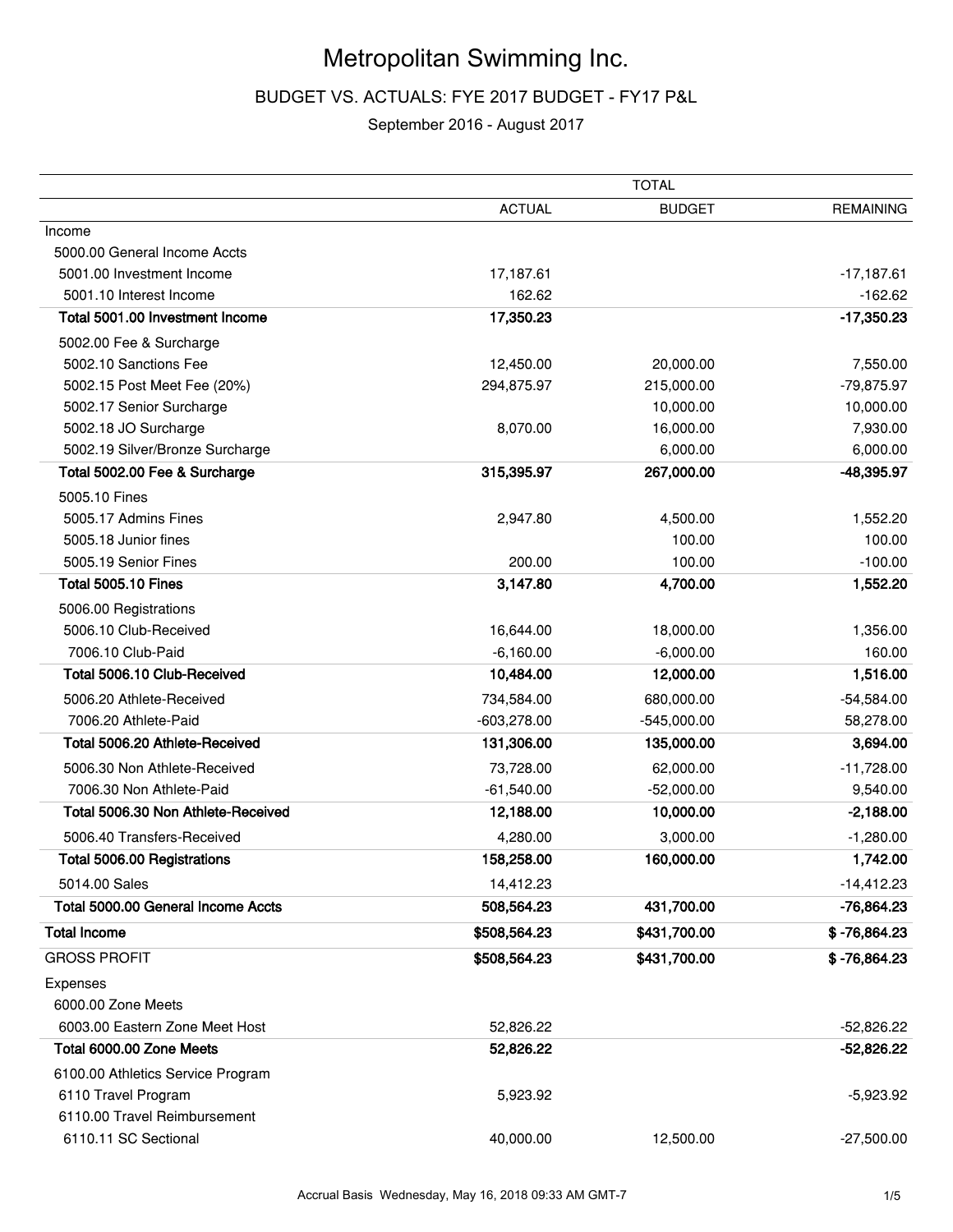|                                          |                     | TOTAL                 |                    |
|------------------------------------------|---------------------|-----------------------|--------------------|
|                                          | <b>ACTUAL</b>       | <b>BUDGET</b>         | <b>REMAINING</b>   |
| 6110.12 LC Senior Zone/Sectional         |                     | 12,500.00             | 12,500.00          |
| 6110.14 SC NCSA Junior                   | 40,400.00           | 5,000.00              | $-35,400.00$       |
| 6110.15 LC NCSA Junior                   |                     | 5,000.00              | 5,000.00           |
| 6110.16 LC Futures                       |                     | 5,000.00              | 5,000.00           |
| 6110.18 USA JR National SC               | 9,957.71            | 15,000.00             | 5,042.29           |
| 6110.19 USA JR National LC               |                     | 15,000.00             | 15,000.00          |
| 6110.21 USA Pro Series                   |                     | 5,000.00              | 5,000.00           |
| 6110.22 USA National/Open SC             | 10,356.78           | 10,000.00             | $-356.78$          |
| 6110.23 USA National/Open/Phillip66 LC   |                     | 10,000.00             | 10,000.00          |
| 6110.30 USA Open Water Champ             |                     | 3,000.00              | 3,000.00           |
| Total 6110.00 Travel Reimbursement       | 100,714.49          | 98,000.00             | $-2,714.49$        |
| 6120.00 Scholarships                     | $-2,150.00$         |                       | 2,150.00           |
| 6120.10 Joseph Stetz Registration Income |                     | $-2,075.00$           | $-2,075.00$        |
| 7120.10 Joe Stetz Scholarship Awards     | 2,000.00            | 2,000.00              | 0.00               |
| 7120.30 Galuzzi Scholarship Awards       | 2,000.00            |                       | $-2,000.00$        |
| Total 6120.00 Scholarships               | 1,850.00            | $-75.00$              | $-1,925.00$        |
| 6130.00 Programs                         |                     |                       |                    |
| 6131.00 Age Group Zone Meet              |                     |                       |                    |
| 6131.10 LC Zone                          |                     |                       |                    |
| 6131.11 LC Zone fees collected           | $-75,075.10$        | $-93,000.00$          | $-17,924.90$       |
| 6131.12 LC Zone Entry fees               | 580.00              |                       | $-580.00$          |
| 7131.10 LC Zone Entries Fees Paid        | 5,962.00            | 7,000.00              | 1,038.00           |
| 7131.11 LC Zone Uniforms                 | 28,180.00           | 35,000.00             | 6,820.00           |
| 7131.12 LC Zone Petty Cash & supplies    | 793.00              | 2,000.00              | 1,207.00           |
| 7131.13 LC Zone Bus                      | 22,491.00           | 25,000.00             | 2,509.00           |
| 7131.14 LC Zone Hotel & meals            | 65,763.02           | 75,000.00             | 9,236.98           |
| 7131.15 LC Zone Board Member Travel      | 1,248.38            | 1,500.00              | 251.62             |
| 7131.16 LC Zone Official' Expenses       |                     | 400.00                | 400.00             |
| Total 6131.10 LC Zone                    | 49,942.30           | 52,900.00             | 2,957.70           |
| 6131.20 SC Zone                          |                     |                       |                    |
| 6131.21 SC Zone Entries fees collected   | $-39,397.00$        |                       |                    |
| 7131.20 SC Zone Entries Fee Paid         | 1,686.00            | $-34,000.00$          | 5,397.00<br>314.00 |
| 7131.21 SC Zone Uniforms                 |                     | 2,000.00              | $-3,093.33$        |
| 7131.22 SC Zone Petty cash & supplies    | 28,093.33<br>900.00 | 25,000.00<br>2,000.00 | 1,100.00           |
| 7131.23 SC Zone Bus                      | 12,236.50           | 11,000.00             | $-1,236.50$        |
| 7131.24 SC Zone Hotel                    | 31,824.28           | 34,000.00             | 2,175.72           |
| 7131.25 SC Zone Board Member travel      | 387.33              | 1,000.00              | 612.67             |
| 7131.26 SC Zone Officials Expenses       |                     | 400.00                | 400.00             |
| 7131.27 SC Zone Chaperone BGC            | 152.50              |                       | $-152.50$          |
| <b>Total 6131.20 SC Zone</b>             | 35,882.94           |                       |                    |
|                                          |                     | 41,400.00             | 5,517.06           |
| Total 6131.00 Age Group Zone Meet        | 85,825.24           | 94,300.00             | 8,474.76           |
| 6132.00 Senior Training Trip             |                     | 20,000.00             | 20,000.00          |
| 6133.00 Diversity Program                | 5,379.69            | 8,000.00              | 2,620.31           |
| Total 6130.00 Programs                   | 91,204.93           | 122,300.00            | 31,095.07          |
| Total 6100.00 Athletics Service Program  | 199,693.34          | 220,225.00            | 20,531.66          |
| 6200.00 Officials                        |                     |                       |                    |
| 6200.10 Travel Reimbursement             | 10,770.61           | 7,500.00              | $-3,270.61$        |
| 6200.11 Clinic & Training Expenses       | 4,642.07            | 3,000.00              | $-1,642.07$        |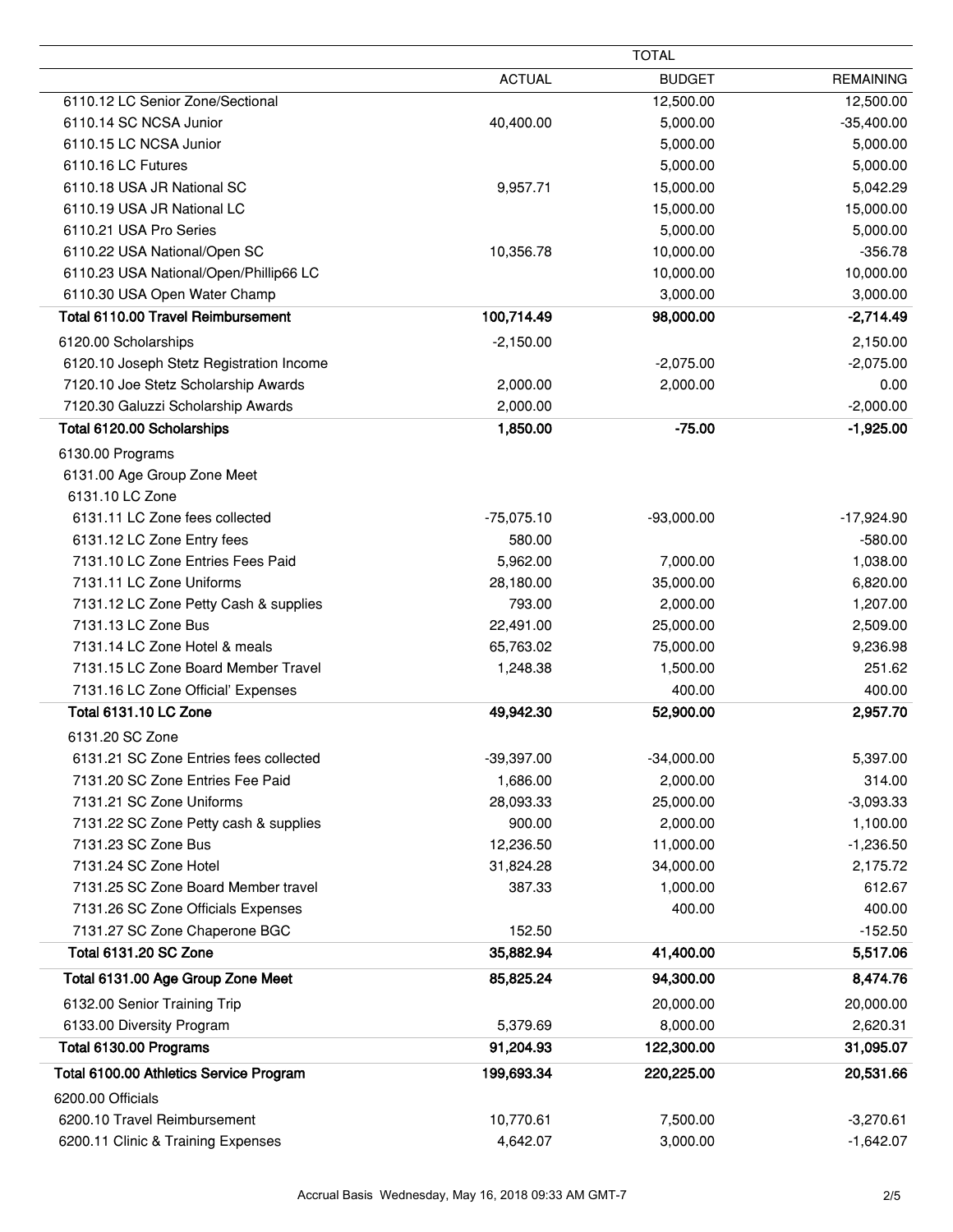|                                                | <b>TOTAL</b>         |                      |                          |
|------------------------------------------------|----------------------|----------------------|--------------------------|
|                                                | <b>ACTUAL</b>        | <b>BUDGET</b>        | <b>REMAINING</b>         |
| 6200.12 BGC Reimbursement                      | 1,117.00             | 4,000.00             | 2,883.00                 |
| 6200.13 Incentives                             | 4,849.65             | 4,000.00             | $-849.65$                |
| Total 6200.00 Officials                        | 21,379.33            | 18,500.00            | $-2,879.33$              |
| 6400.00 BOD                                    |                      |                      |                          |
| 6410.00 USAS Conferences & Convention          | 28,289.26            | 24,000.00            | $-4,289.26$              |
| 6411.00 EZ Conferences & Conventions           | 5,201.82             |                      | $-5,201.82$              |
| 6411.12 Eastern Zone Meeting Host - OUT        | 5,143.20             |                      | $-5,143.20$              |
| Total 6411.00 EZ Conferences & Conventions     | 10,345.02            |                      | $-10,345.02$             |
| 6420.00 BOD Travel Reimbursement               | 3,752.69             | 2,500.00             | $-1,252.69$              |
| 6440.00 Committees                             |                      |                      |                          |
| 6441.00 Review Committee                       |                      | 500.00               | 500.00                   |
| Total 6440.00 Committees                       |                      | 500.00               | 500.00                   |
| 6450.00 BOD Misc Expenses                      | 350.00               |                      | $-350.00$                |
| <b>Total 6400.00 BOD</b>                       | 42,736.97            | 27,000.00            | -15,736.97               |
| 6500.00 Clubs Recognition                      |                      |                      |                          |
| 6510.00 Club Excellence Program                | 31,200.00            | 20,000.00            | $-11,200.00$             |
| Total 6500.00 Clubs Recognition                | 31,200.00            | 20,000.00            | $-11,200.00$             |
| 6600.00 Administration & Operations Support    |                      |                      |                          |
| 6601.00 Salary & Wages                         | 61,850.04            | 55,685.00            | $-6,165.04$              |
| 6601.10 Payroll Tax                            | 13,407.34            | 4,733.00             | $-8,674.34$              |
| Total 6601.00 Salary & Wages                   | 75,257.38            | 60,418.00            | $-14,839.38$             |
| 6605.00 IT Service Fee                         | 6,000.00             |                      | $-6,000.00$              |
| 6605.10 Web Site ChargesB                      |                      | 6,000.00             | 6,000.00                 |
| Total 6605.00 IT Service Fee                   | 6,000.00             | 6,000.00             | 0.00                     |
| 6606.00 SWIMS Stipends                         | 5,000.00             | 5,000.00             | 0.00                     |
| 6607.00 All Office Essential Supplies          | 2,251.88             | 4,000.00             | 1,748.12                 |
| 6607.10 Annual Membership/Program Dues         | 448.40               |                      | $-448.40$                |
| 6607.30 Postage/Mailing                        | 567.81               | 2,000.00             | 1,432.19                 |
| 6607.40 Misc Expenses                          | 762.15               |                      | $-762.15$                |
| Total 6607.00 All Office Essential Supplies    | 4,030.24             | 6,000.00             | 1,969.76                 |
| 6608.00 Operation Expenses                     |                      |                      |                          |
| 6608.10 Internet Expense                       | 1,914.63             | 1,000.00             | $-914.63$                |
| 6608.20 Telephone                              | 760.85               | 1,600.00             | 839.15                   |
| <b>Total 6608.00 Operation Expenses</b>        | 2,675.48             | 2,600.00             | $-75.48$                 |
| 6609.00 Office Equipment/Hardware              | 1,581.88             | 1,000.00             | $-581.88$                |
| 6610.00 Bank & Credit card expenses            | 27,265.15            | 18,000.00            | $-9,265.15$              |
| 6610.10 Bank Service Charge/Fee                | 39.65                |                      | $-39.65$                 |
| Total 6610.00 Bank & Credit card expenses      | 27,304.80            | 18,000.00            | $-9,304.80$              |
| 6611.00 HOD/BOD Meetings                       | 1,584.98             |                      | $-1,584.98$              |
| 6611.10 Refreshment - BOD/ LSC                 | 1,668.14             | 2,750.00             | 1,081.86                 |
| Total 6611.00 HOD/BOD Meetings                 | 3,253.12             | 2,750.00             | $-503.12$                |
|                                                |                      |                      |                          |
| 6612.00 Distance Stipends<br>6613.00 Zone Dues | 7,200.00<br>2,783.25 | 6,000.00<br>2,600.00 | $-1,200.00$<br>$-183.25$ |
| 6614.00 State Filing Fees                      | 125.00               | 100.00               | $-25.00$                 |
| 6615.00 Hall of Fame                           |                      |                      |                          |
| 6615.10 Hall of Fame dinner payments           |                      | $-4,000.00$          | $-4,000.00$              |
| 6615.20 Hall of Fame Dinner - caterer          |                      | 3,000.00             | 3,000.00                 |
|                                                |                      |                      |                          |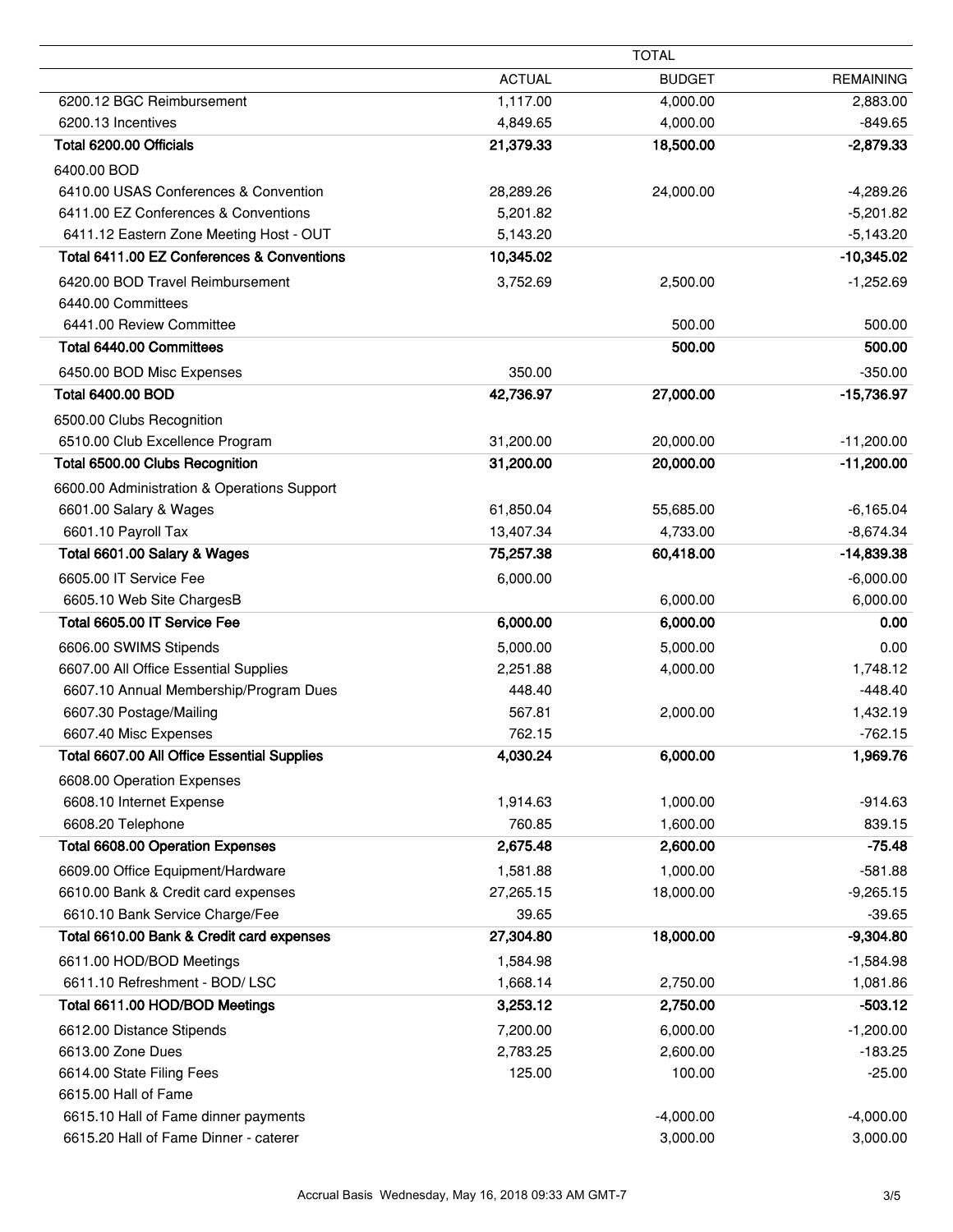|                                                |               | <b>TOTAL</b>  |                  |
|------------------------------------------------|---------------|---------------|------------------|
|                                                | <b>ACTUAL</b> | <b>BUDGET</b> | <b>REMAINING</b> |
| 6615.30 HOF - Display                          | 5,000.00      | 5,000.00      | 0.00             |
| Total 6615.00 Hall of Fame                     | 5,000.00      | 4,000.00      | $-1,000.00$      |
| 6625.00 Monthly Service Fee                    | 495.00        |               | $-495.00$        |
| 6625.10 QuickBook Monthly Fee(current)         |               | 600.00        | 600.00           |
| 6625.11 QB Fee (old)                           | 573.85        |               | $-573.85$        |
| Total 6625.10 QuickBook Monthly Fee(current)   | 573.85        | 600.00        | 26.15            |
| Total 6625.00 Monthly Service Fee              | 1,068.85      | 600.00        | $-468.85$        |
| 6630.00 Golden Goggles Dinners                 | 10,000.00     |               | $-10,000.00$     |
| 6630.10 Golden Goggles Dinner                  |               | 10,000.00     | 10,000.00        |
| Total 6630.00 Golden Goggles Dinners           | 10,000.00     | 10,000.00     | 0.00             |
| 6635.00 Donation -                             |               | 5,000.00      | 5,000.00         |
| 6640.00 Other Misc Expenses                    | 0.00          |               | 0.00             |
| 6650.00 Metro Run Meets                        |               |               |                  |
| 6650.10 Sr. Mets SC                            |               |               |                  |
| 6650.12 SrM - SC Meet Entries                  | $-17,346.46$  | $-14,000.00$  | 3,346.46         |
| 6650.13 SrM - SC Admissions & Programs         | $-9,863.00$   | $-9,000.00$   | 863.00           |
| 6690.11 SrM - SC Personnel/Admin/AO            | 6,403.06      | 2,500.00      | $-3,903.06$      |
| 6690.12 SrM - SC Pool rental                   | 15,720.00     | 14,000.00     | $-1,720.00$      |
| 6690.13 SrM - SC Officials (Evaluator/MR/TLCJ) |               | 1,250.00      | 1,250.00         |
| 6690.14 SrM - SC Refreshments                  | 3,212.35      | 3,000.00      | $-212.35$        |
| 6690.15 SrM - SC Awards                        | 830.27        | 875.00        | 44.73            |
| 6690.16 SrM - SC Misc Supplies Expenses        |               | 1,000.00      | 1,000.00         |
| Total 6650.10 Sr. Mets SC                      | $-1,043.78$   | $-375.00$     | 668.78           |
| 6650.20 Sr Mets - LC                           |               |               |                  |
| 6650.22 SrM - LC Meet Entries                  | $-18,318.43$  | $-23,000.00$  | $-4,681.57$      |
| 6650.23 SrM - LC Admission & Programs          | $-8,264.00$   | $-10,000.00$  | $-1,736.00$      |
| 6690.21 SrM - LC Personnel/Admin/Ao            | 7,113.88      | 2,500.00      | $-4,613.88$      |
| 6690.22 SrM - LC Pool Rental                   | 16,640.00     | 14,000.00     | $-2,640.00$      |
| 6690.23 SrM - LC Officials (Evaluator/MR/TLCJ) | 3,642.00      | 1,250.00      | $-2,392.00$      |
| 6690.24 SrM - LC Refreshments                  | 2,405.23      | 3,000.00      | 594.77           |
| 6690.25 SrM - LC Awards                        |               | 865.00        | 865.00           |
| 6690.26 SrM - LC Misc Supplies Expenses        |               | 1,000.00      | 1,000.00         |
| Total 6650.20 Sr Mets - LC                     | 3,218.68      | $-10,385.00$  | $-13,603.68$     |
| 6650.40 Open Water                             |               | $-3,000.00$   | $-3,000.00$      |
| 6690.41 Open water 5K & 10 K Expenses          |               | 2,000.00      | 2,000.00         |
| Total 6650.40 Open Water                       |               | $-1,000.00$   | $-1,000.00$      |
| 6650.50 ZQ Meet - SC                           | 0.00          |               | 0.00             |
| 6650.51 ZQ Meet Entries                        | $-13,310.52$  | $-23,000.00$  | $-9,689.48$      |
| 6650.52 ZQ Admissions & Programs               | $-6,010.01$   |               | 6,010.01         |
| 6690.51 ZQ Personnel                           | 4,252.35      | 3,100.00      | $-1,152.35$      |
| 6690.52 ZQ Pool Rental                         | 18,000.00     | 15,000.00     | $-3,000.00$      |
| 6690.53 ZQ Officials (Evaluator/MR/TLCJ)       | 617.23        | 600.00        | $-17.23$         |
| 6690.54 ZQ Meals & Travel                      | 3,434.61      |               | $-3,434.61$      |
| 6690.55 ZQ Awards                              | 779.54        | 1,500.00      | 720.46           |
| 6690.56 ZQ Misc Expenses                       |               | 1,500.00      | 1,500.00         |
| Total 6650.50 ZQ Meet - SC                     | 7,763.20      | $-1,300.00$   | $-9,063.20$      |
| Total 6650.00 Metro Run Meets                  | 9,938.10      | $-13,060.00$  | $-22,998.10$     |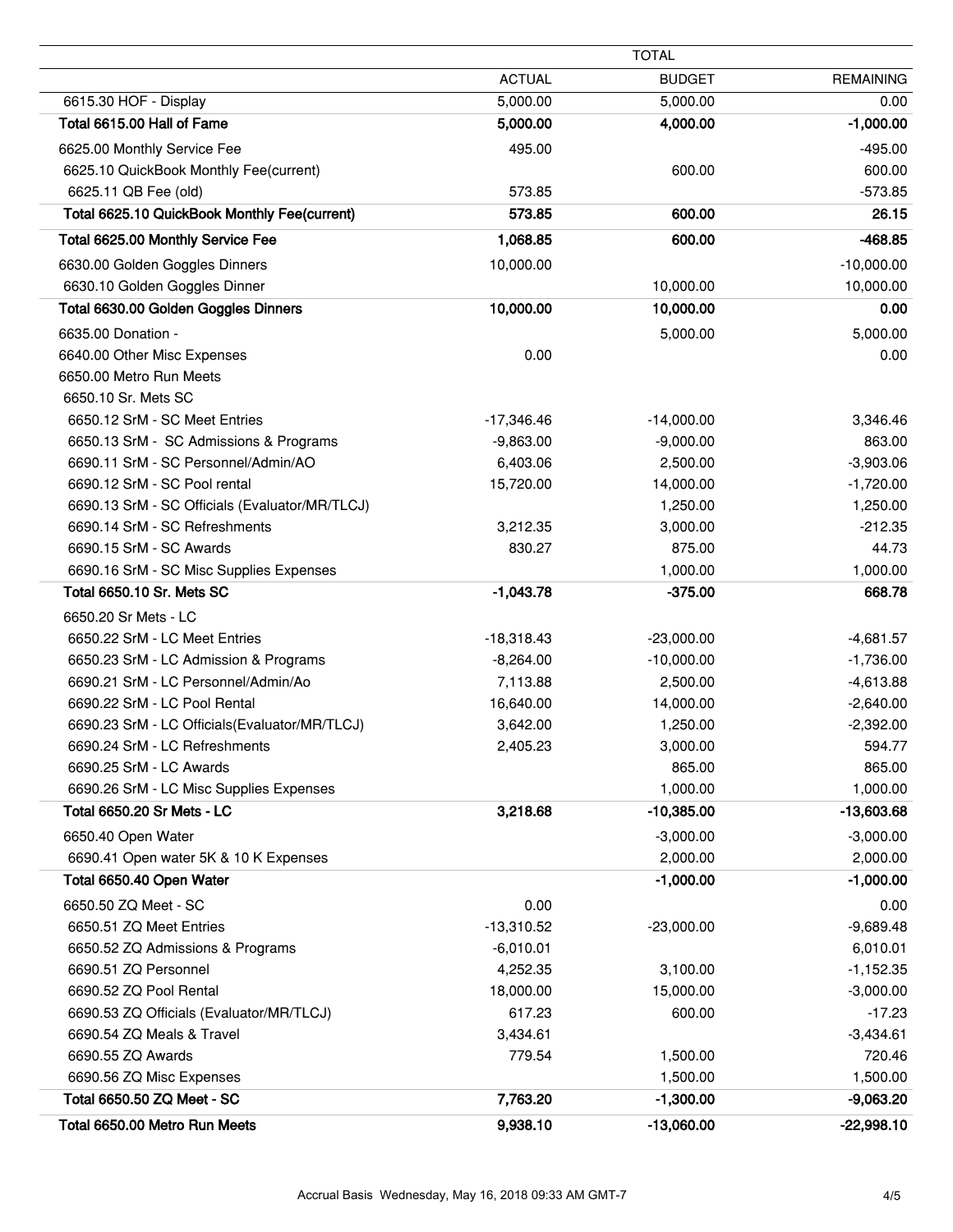|                                                   |               | <b>TOTAL</b>  |                  |
|---------------------------------------------------|---------------|---------------|------------------|
|                                                   | <b>ACTUAL</b> | <b>BUDGET</b> | <b>REMAINING</b> |
| Total 6600.00 Administration & Operations Support | 161,218.10    | 117,008.00    | $-44,210.10$     |
| <b>Total Expenses</b>                             | \$509,053.96  | \$402,733.00  | $$ -106,320.96$  |
| NET OPERATING INCOME                              | $$ -489.73$   | \$28,967.00   | \$29,456.73      |
| Other Expenses                                    |               |               |                  |
| 6700.00 Depreciation                              | 1.041.96      |               | $-1,041.96$      |
| <b>Total Other Expenses</b>                       | \$1,041.96    | \$0.00        | $$ -1,041.96$    |
| <b>NET OTHER INCOME</b>                           | $$ -1,041.96$ | \$0.00        | \$1,041.96       |
| <b>NET INCOME</b>                                 | $$ -1,531.69$ | \$28,967.00   | \$30,498.69      |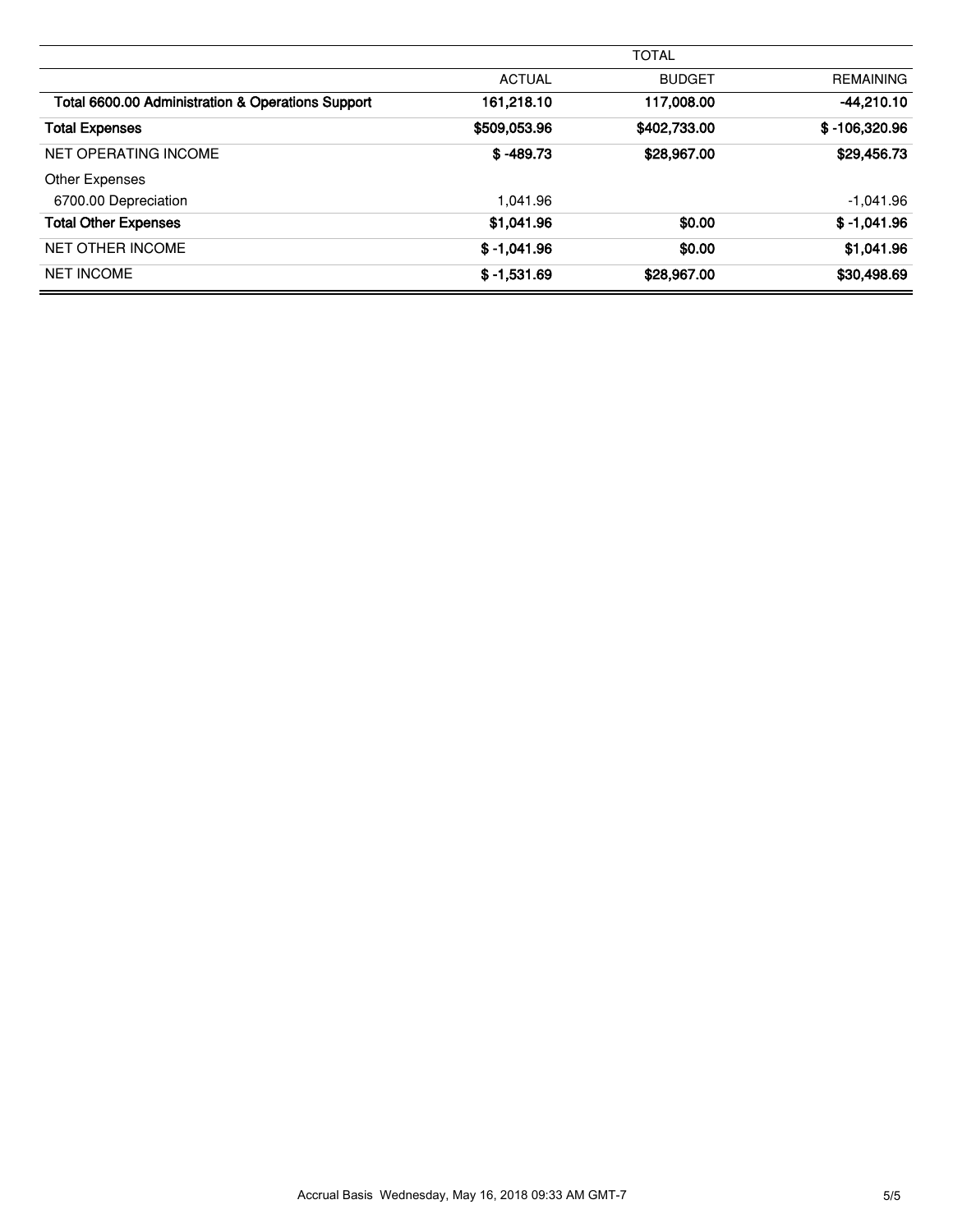# Metropolitan Swimming Inc.

# BALANCE SHEET COMPARISON

As of May 16, 2018

| AS OF MAY 16, 2018<br>AS OF MAY 16, 2017 (PY)<br><b>ASSETS</b><br><b>Current Assets</b><br><b>Bank Accounts</b><br>1001 Checking<br>386,150.18<br>447,291.83<br>1002 Sterling National Bank<br>$-13,188.64$<br>0.00<br>1,085.21<br>1002.1 CD# 8293544316<br>1,085.21<br>1002.2 CD# 8393532364<br>5,461.64<br>5,461.64<br>1002.3 CD# 8293532363<br>6,641.79<br>6,641.79<br><b>Total 1002 Sterling National Bank</b><br>0.00<br>13,188.64<br>1003 HSBC Huntington<br>0.00<br>0.00<br>1003.1 CD #47026-2<br>0.00<br>0.00<br>1003.2 CD 47047-5<br>0.00<br>0.00<br>1003.3 CD #61227-0<br>0.00<br>0.00<br><b>Total 1003 HSBC Huntington</b><br>0.00<br>0.00<br>1004 Mutual Fund Investment<br>0.00<br>0.00<br>52,442.51<br>1005 Savings - Chase<br>65,690.22<br>1006 Exchange<br>0.00<br>0.00<br><b>Total Bank Accounts</b><br>\$451,781.33<br>\$512,982.05<br><b>Accounts Receivable</b><br>1100 Accounts Receivable<br>11,226.30<br>12,243.71<br><b>Total Accounts Receivable</b><br>\$12,243.71<br>\$11,226.30<br>Other Current Assets<br>1007 Fidelity & Guaranty<br>220,079.54<br>222,280.34<br>214,475.00<br>1008 National Integrity<br>217,906.64<br>1200 Prepaid Expenses<br>0.00<br>0.00<br>1210 Credit Card Receivables<br>0.00<br>0.00<br><b>Undeposited Funds</b><br>0.00<br>100.00<br><b>Total Other Current Assets</b><br>\$440,186.98<br>\$434,654.54<br><b>Total Current Assets</b><br>\$965,412.74<br>\$897,662.17<br><b>Fixed Assets</b><br>1300 Furniture & Fixtures<br>3,125.89<br>3,125.89<br>$-156.30$<br>$-156.30$<br>Depreciation<br><b>Original Cost</b><br>0.00<br>0.00<br><b>Total 1300 Furniture &amp; Fixtures</b><br>2,969.59<br>2,969.59<br>1301 Hall of Fame - Lehman<br>24,751.97<br>24,751.97<br>$-1,389.28$<br>Depreciation<br>$-2,431.24$<br>Total 1301 Hall of Fame - Lehman<br>22,320.73<br>23,362.69<br><b>Total Fixed Assets</b><br>\$25,290.32<br>\$26,332.28<br><b>TOTAL ASSETS</b><br>\$923,994.45<br>\$990,703.06 | <b>TOTAL</b> |  |
|---------------------------------------------------------------------------------------------------------------------------------------------------------------------------------------------------------------------------------------------------------------------------------------------------------------------------------------------------------------------------------------------------------------------------------------------------------------------------------------------------------------------------------------------------------------------------------------------------------------------------------------------------------------------------------------------------------------------------------------------------------------------------------------------------------------------------------------------------------------------------------------------------------------------------------------------------------------------------------------------------------------------------------------------------------------------------------------------------------------------------------------------------------------------------------------------------------------------------------------------------------------------------------------------------------------------------------------------------------------------------------------------------------------------------------------------------------------------------------------------------------------------------------------------------------------------------------------------------------------------------------------------------------------------------------------------------------------------------------------------------------------------------------------------------------------------------------------------------------------------------------------------------------------------------------------------------------|--------------|--|
|                                                                                                                                                                                                                                                                                                                                                                                                                                                                                                                                                                                                                                                                                                                                                                                                                                                                                                                                                                                                                                                                                                                                                                                                                                                                                                                                                                                                                                                                                                                                                                                                                                                                                                                                                                                                                                                                                                                                                         |              |  |
|                                                                                                                                                                                                                                                                                                                                                                                                                                                                                                                                                                                                                                                                                                                                                                                                                                                                                                                                                                                                                                                                                                                                                                                                                                                                                                                                                                                                                                                                                                                                                                                                                                                                                                                                                                                                                                                                                                                                                         |              |  |
|                                                                                                                                                                                                                                                                                                                                                                                                                                                                                                                                                                                                                                                                                                                                                                                                                                                                                                                                                                                                                                                                                                                                                                                                                                                                                                                                                                                                                                                                                                                                                                                                                                                                                                                                                                                                                                                                                                                                                         |              |  |
|                                                                                                                                                                                                                                                                                                                                                                                                                                                                                                                                                                                                                                                                                                                                                                                                                                                                                                                                                                                                                                                                                                                                                                                                                                                                                                                                                                                                                                                                                                                                                                                                                                                                                                                                                                                                                                                                                                                                                         |              |  |
|                                                                                                                                                                                                                                                                                                                                                                                                                                                                                                                                                                                                                                                                                                                                                                                                                                                                                                                                                                                                                                                                                                                                                                                                                                                                                                                                                                                                                                                                                                                                                                                                                                                                                                                                                                                                                                                                                                                                                         |              |  |
|                                                                                                                                                                                                                                                                                                                                                                                                                                                                                                                                                                                                                                                                                                                                                                                                                                                                                                                                                                                                                                                                                                                                                                                                                                                                                                                                                                                                                                                                                                                                                                                                                                                                                                                                                                                                                                                                                                                                                         |              |  |
|                                                                                                                                                                                                                                                                                                                                                                                                                                                                                                                                                                                                                                                                                                                                                                                                                                                                                                                                                                                                                                                                                                                                                                                                                                                                                                                                                                                                                                                                                                                                                                                                                                                                                                                                                                                                                                                                                                                                                         |              |  |
|                                                                                                                                                                                                                                                                                                                                                                                                                                                                                                                                                                                                                                                                                                                                                                                                                                                                                                                                                                                                                                                                                                                                                                                                                                                                                                                                                                                                                                                                                                                                                                                                                                                                                                                                                                                                                                                                                                                                                         |              |  |
|                                                                                                                                                                                                                                                                                                                                                                                                                                                                                                                                                                                                                                                                                                                                                                                                                                                                                                                                                                                                                                                                                                                                                                                                                                                                                                                                                                                                                                                                                                                                                                                                                                                                                                                                                                                                                                                                                                                                                         |              |  |
|                                                                                                                                                                                                                                                                                                                                                                                                                                                                                                                                                                                                                                                                                                                                                                                                                                                                                                                                                                                                                                                                                                                                                                                                                                                                                                                                                                                                                                                                                                                                                                                                                                                                                                                                                                                                                                                                                                                                                         |              |  |
|                                                                                                                                                                                                                                                                                                                                                                                                                                                                                                                                                                                                                                                                                                                                                                                                                                                                                                                                                                                                                                                                                                                                                                                                                                                                                                                                                                                                                                                                                                                                                                                                                                                                                                                                                                                                                                                                                                                                                         |              |  |
|                                                                                                                                                                                                                                                                                                                                                                                                                                                                                                                                                                                                                                                                                                                                                                                                                                                                                                                                                                                                                                                                                                                                                                                                                                                                                                                                                                                                                                                                                                                                                                                                                                                                                                                                                                                                                                                                                                                                                         |              |  |
|                                                                                                                                                                                                                                                                                                                                                                                                                                                                                                                                                                                                                                                                                                                                                                                                                                                                                                                                                                                                                                                                                                                                                                                                                                                                                                                                                                                                                                                                                                                                                                                                                                                                                                                                                                                                                                                                                                                                                         |              |  |
|                                                                                                                                                                                                                                                                                                                                                                                                                                                                                                                                                                                                                                                                                                                                                                                                                                                                                                                                                                                                                                                                                                                                                                                                                                                                                                                                                                                                                                                                                                                                                                                                                                                                                                                                                                                                                                                                                                                                                         |              |  |
|                                                                                                                                                                                                                                                                                                                                                                                                                                                                                                                                                                                                                                                                                                                                                                                                                                                                                                                                                                                                                                                                                                                                                                                                                                                                                                                                                                                                                                                                                                                                                                                                                                                                                                                                                                                                                                                                                                                                                         |              |  |
|                                                                                                                                                                                                                                                                                                                                                                                                                                                                                                                                                                                                                                                                                                                                                                                                                                                                                                                                                                                                                                                                                                                                                                                                                                                                                                                                                                                                                                                                                                                                                                                                                                                                                                                                                                                                                                                                                                                                                         |              |  |
|                                                                                                                                                                                                                                                                                                                                                                                                                                                                                                                                                                                                                                                                                                                                                                                                                                                                                                                                                                                                                                                                                                                                                                                                                                                                                                                                                                                                                                                                                                                                                                                                                                                                                                                                                                                                                                                                                                                                                         |              |  |
|                                                                                                                                                                                                                                                                                                                                                                                                                                                                                                                                                                                                                                                                                                                                                                                                                                                                                                                                                                                                                                                                                                                                                                                                                                                                                                                                                                                                                                                                                                                                                                                                                                                                                                                                                                                                                                                                                                                                                         |              |  |
|                                                                                                                                                                                                                                                                                                                                                                                                                                                                                                                                                                                                                                                                                                                                                                                                                                                                                                                                                                                                                                                                                                                                                                                                                                                                                                                                                                                                                                                                                                                                                                                                                                                                                                                                                                                                                                                                                                                                                         |              |  |
|                                                                                                                                                                                                                                                                                                                                                                                                                                                                                                                                                                                                                                                                                                                                                                                                                                                                                                                                                                                                                                                                                                                                                                                                                                                                                                                                                                                                                                                                                                                                                                                                                                                                                                                                                                                                                                                                                                                                                         |              |  |
|                                                                                                                                                                                                                                                                                                                                                                                                                                                                                                                                                                                                                                                                                                                                                                                                                                                                                                                                                                                                                                                                                                                                                                                                                                                                                                                                                                                                                                                                                                                                                                                                                                                                                                                                                                                                                                                                                                                                                         |              |  |
|                                                                                                                                                                                                                                                                                                                                                                                                                                                                                                                                                                                                                                                                                                                                                                                                                                                                                                                                                                                                                                                                                                                                                                                                                                                                                                                                                                                                                                                                                                                                                                                                                                                                                                                                                                                                                                                                                                                                                         |              |  |
|                                                                                                                                                                                                                                                                                                                                                                                                                                                                                                                                                                                                                                                                                                                                                                                                                                                                                                                                                                                                                                                                                                                                                                                                                                                                                                                                                                                                                                                                                                                                                                                                                                                                                                                                                                                                                                                                                                                                                         |              |  |
|                                                                                                                                                                                                                                                                                                                                                                                                                                                                                                                                                                                                                                                                                                                                                                                                                                                                                                                                                                                                                                                                                                                                                                                                                                                                                                                                                                                                                                                                                                                                                                                                                                                                                                                                                                                                                                                                                                                                                         |              |  |
|                                                                                                                                                                                                                                                                                                                                                                                                                                                                                                                                                                                                                                                                                                                                                                                                                                                                                                                                                                                                                                                                                                                                                                                                                                                                                                                                                                                                                                                                                                                                                                                                                                                                                                                                                                                                                                                                                                                                                         |              |  |
|                                                                                                                                                                                                                                                                                                                                                                                                                                                                                                                                                                                                                                                                                                                                                                                                                                                                                                                                                                                                                                                                                                                                                                                                                                                                                                                                                                                                                                                                                                                                                                                                                                                                                                                                                                                                                                                                                                                                                         |              |  |
|                                                                                                                                                                                                                                                                                                                                                                                                                                                                                                                                                                                                                                                                                                                                                                                                                                                                                                                                                                                                                                                                                                                                                                                                                                                                                                                                                                                                                                                                                                                                                                                                                                                                                                                                                                                                                                                                                                                                                         |              |  |
|                                                                                                                                                                                                                                                                                                                                                                                                                                                                                                                                                                                                                                                                                                                                                                                                                                                                                                                                                                                                                                                                                                                                                                                                                                                                                                                                                                                                                                                                                                                                                                                                                                                                                                                                                                                                                                                                                                                                                         |              |  |
|                                                                                                                                                                                                                                                                                                                                                                                                                                                                                                                                                                                                                                                                                                                                                                                                                                                                                                                                                                                                                                                                                                                                                                                                                                                                                                                                                                                                                                                                                                                                                                                                                                                                                                                                                                                                                                                                                                                                                         |              |  |
|                                                                                                                                                                                                                                                                                                                                                                                                                                                                                                                                                                                                                                                                                                                                                                                                                                                                                                                                                                                                                                                                                                                                                                                                                                                                                                                                                                                                                                                                                                                                                                                                                                                                                                                                                                                                                                                                                                                                                         |              |  |
|                                                                                                                                                                                                                                                                                                                                                                                                                                                                                                                                                                                                                                                                                                                                                                                                                                                                                                                                                                                                                                                                                                                                                                                                                                                                                                                                                                                                                                                                                                                                                                                                                                                                                                                                                                                                                                                                                                                                                         |              |  |
|                                                                                                                                                                                                                                                                                                                                                                                                                                                                                                                                                                                                                                                                                                                                                                                                                                                                                                                                                                                                                                                                                                                                                                                                                                                                                                                                                                                                                                                                                                                                                                                                                                                                                                                                                                                                                                                                                                                                                         |              |  |
|                                                                                                                                                                                                                                                                                                                                                                                                                                                                                                                                                                                                                                                                                                                                                                                                                                                                                                                                                                                                                                                                                                                                                                                                                                                                                                                                                                                                                                                                                                                                                                                                                                                                                                                                                                                                                                                                                                                                                         |              |  |
|                                                                                                                                                                                                                                                                                                                                                                                                                                                                                                                                                                                                                                                                                                                                                                                                                                                                                                                                                                                                                                                                                                                                                                                                                                                                                                                                                                                                                                                                                                                                                                                                                                                                                                                                                                                                                                                                                                                                                         |              |  |
|                                                                                                                                                                                                                                                                                                                                                                                                                                                                                                                                                                                                                                                                                                                                                                                                                                                                                                                                                                                                                                                                                                                                                                                                                                                                                                                                                                                                                                                                                                                                                                                                                                                                                                                                                                                                                                                                                                                                                         |              |  |
|                                                                                                                                                                                                                                                                                                                                                                                                                                                                                                                                                                                                                                                                                                                                                                                                                                                                                                                                                                                                                                                                                                                                                                                                                                                                                                                                                                                                                                                                                                                                                                                                                                                                                                                                                                                                                                                                                                                                                         |              |  |
|                                                                                                                                                                                                                                                                                                                                                                                                                                                                                                                                                                                                                                                                                                                                                                                                                                                                                                                                                                                                                                                                                                                                                                                                                                                                                                                                                                                                                                                                                                                                                                                                                                                                                                                                                                                                                                                                                                                                                         |              |  |
|                                                                                                                                                                                                                                                                                                                                                                                                                                                                                                                                                                                                                                                                                                                                                                                                                                                                                                                                                                                                                                                                                                                                                                                                                                                                                                                                                                                                                                                                                                                                                                                                                                                                                                                                                                                                                                                                                                                                                         |              |  |
|                                                                                                                                                                                                                                                                                                                                                                                                                                                                                                                                                                                                                                                                                                                                                                                                                                                                                                                                                                                                                                                                                                                                                                                                                                                                                                                                                                                                                                                                                                                                                                                                                                                                                                                                                                                                                                                                                                                                                         |              |  |
|                                                                                                                                                                                                                                                                                                                                                                                                                                                                                                                                                                                                                                                                                                                                                                                                                                                                                                                                                                                                                                                                                                                                                                                                                                                                                                                                                                                                                                                                                                                                                                                                                                                                                                                                                                                                                                                                                                                                                         |              |  |

LIABILITIES AND EQUITY Liabilities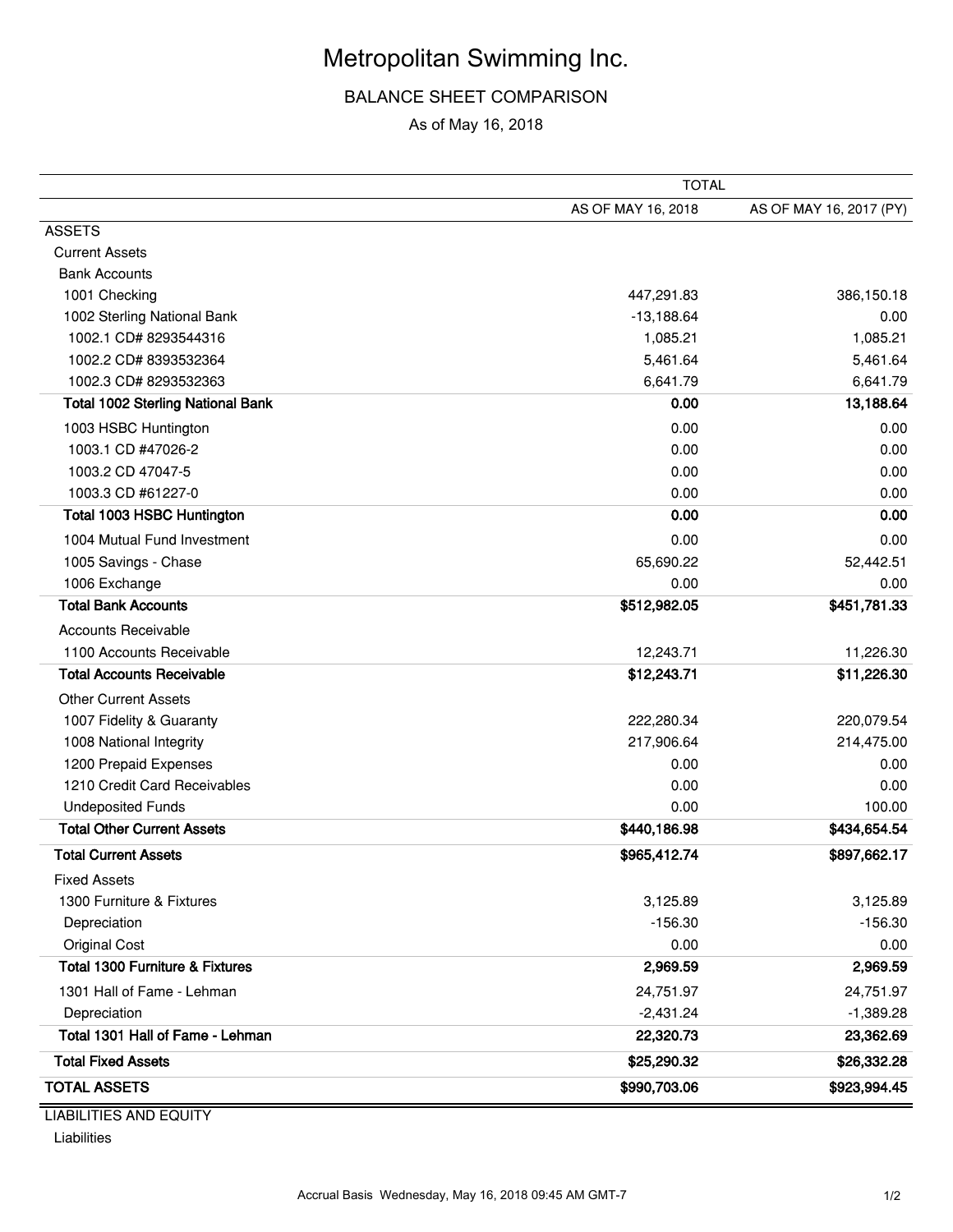|                                        | <b>TOTAL</b>       |                         |  |
|----------------------------------------|--------------------|-------------------------|--|
|                                        | AS OF MAY 16, 2018 | AS OF MAY 16, 2017 (PY) |  |
| <b>Current Liabilities</b>             |                    |                         |  |
| <b>Accounts Payable</b>                |                    |                         |  |
| <b>Accounts Payable</b>                | 0.00               | 0.00                    |  |
| <b>Total Accounts Payable</b>          | \$0.00             | \$0.00                  |  |
| <b>Credit Cards</b>                    |                    |                         |  |
| 2200 American Express                  | 0.00               | 0.00                    |  |
| <b>Total Credit Cards</b>              | \$0.00             | \$0.00                  |  |
| <b>Other Current Liabilities</b>       |                    |                         |  |
| 2001 Accrued Expense                   | 0.00               | 0.00                    |  |
| 2005 Deferred Revenue                  | 0.00               | 0.00                    |  |
| <b>Total Other Current Liabilities</b> | \$0.00             | \$0.00                  |  |
| <b>Total Current Liabilities</b>       | \$0.00             | \$0.00                  |  |
| <b>Total Liabilities</b>               | \$0.00             | \$0.00                  |  |
| Equity                                 |                    |                         |  |
| 3900 Retained Earnings                 | 847,213.74         | 848,745.43              |  |
| <b>Opening Balance Equity</b>          | 0.00               | 0.00                    |  |
| Net Income                             | 143,489.32         | 75,249.02               |  |
| <b>Total Equity</b>                    | \$990,703.06       | \$923,994.45            |  |
| <b>TOTAL LIABILITIES AND EQUITY</b>    | \$990,703.06       | \$923,994.45            |  |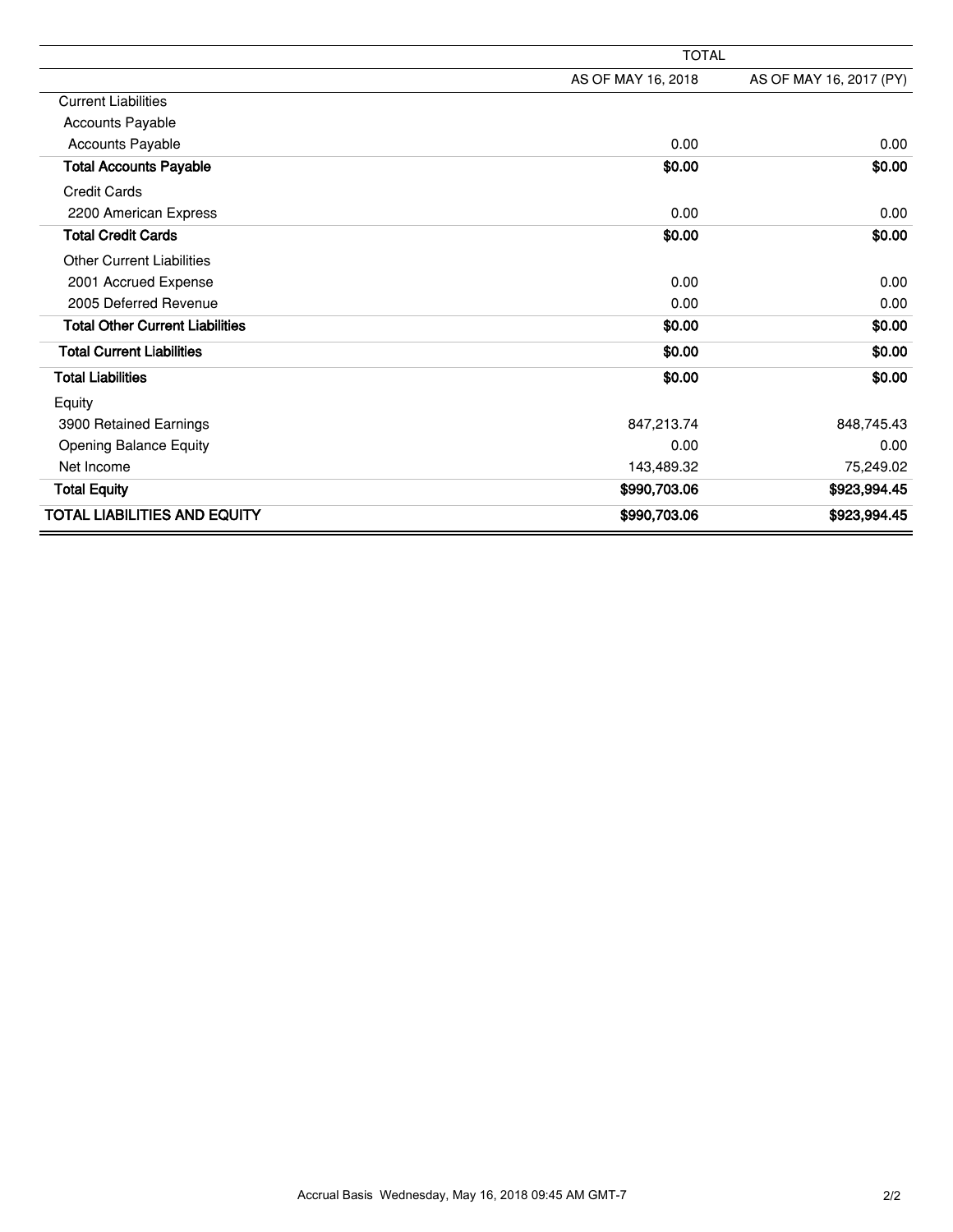# Metropolitan Swimming Inc.

# BUDGET VS. ACTUALS: FYE 2018 BUDGET - FY18 P&L

# September 2017 - August 2018

|                                    | <b>TOTAL</b>  |               |                  |
|------------------------------------|---------------|---------------|------------------|
|                                    | <b>ACTUAL</b> | <b>BUDGET</b> | <b>REMAINING</b> |
| Income                             |               |               |                  |
| 5000.00 General Income Accts       |               |               |                  |
| 5001.00 Investment Income          | 0.45          |               | -0.45            |
| 5001.10 Interest Income            | 5,743.35      |               | $-5,743.35$      |
| Total 5001.00 Investment Income    | 5,743.80      |               | $-5,743.80$      |
| 5002.00 Fee & Surcharge            |               |               |                  |
| 5002.10 Sanctions Fee              | 5,675.00      | 21,000.00     | 15,325.00        |
| 5002.15 Post Meet Fee (20%)        | 214,101.80    | 217,500.00    | 3,398.20         |
| 5002.17 Senior Surcharge           |               | 10,000.00     | 10,000.00        |
| 5002.18 JO Surcharge               |               | 16,000.00     | 16,000.00        |
| 5002.19 Silver/Bronze Surcharge    | 3,946.00      | 6,000.00      | 2,054.00         |
| Total 5002.00 Fee & Surcharge      | 223,722.80    | 270,500.00    | 46,777.20        |
| 5005.10 Fines                      |               |               |                  |
| 5005.17 Admins Fines               |               | 4,500.00      | 4,500.00         |
| 5005.18 Junior fines               |               | 100.00        | 100.00           |
| 5005.19 Senior Fines               |               | 100.00        | 100.00           |
| <b>Total 5005.10 Fines</b>         |               | 4,700.00      | 4,700.00         |
| 5006.00 Registrations              |               |               |                  |
| 5006.10 Club-Received              | 16,225.00     | 18,000.00     | 1,775.00         |
| 7006.10 Club-Paid                  | $-6,160.00$   | $-6,000.00$   | 160.00           |
| Total 5006.10 Club-Received        | 10,065.00     | 12,000.00     | 1,935.00         |
| 5006.20 Athlete-Received           | 712,534.00    | 700,000.00    | $-12,534.00$     |
| 7006.20 Athlete-Paid               | -596,592.00   | $-545,000.00$ | 51,592.00        |
| Total 5006.20 Athlete-Received     | 115,942.00    | 155,000.00    | 39,058.00        |
| 5006.30 Non Athlete-Received       | 70,070.00     | 65,000.00     | $-5,070.00$      |
| 7006.30 Non Athlete-Paid           | $-60,200.00$  | $-55,000.00$  | 5,200.00         |
| Total 5006.30 Non Athlete-Received | 9,870.00      | 10,000.00     | 130.00           |
| 5006.40 Transfers-Received         | 3,495.00      | 3,000.00      | $-495.00$        |
| Total 5006.00 Registrations        | 139,372.00    | 180,000.00    | 40,628.00        |
| 5010.00 Bounced Check Fee          |               |               |                  |
| 5010.10 Bounced Check Fee          | 50.00         |               | $-50.00$         |
| Total 5010.00 Bounced Check Fee    | 50.00         |               | $-50.00$         |
| 5014.00 Sales                      | 175.00        |               | $-175.00$        |
| Total 5000.00 General Income Accts | 369,063.60    | 455,200.00    | 86,136.40        |
|                                    |               |               |                  |
| <b>Total Income</b>                | \$369,063.60  | \$455,200.00  | \$86,136.40      |
| <b>GROSS PROFIT</b>                | \$369,063.60  | \$455,200.00  | \$86,136.40      |
| Expenses                           |               |               |                  |
| 6100.00 Athletics Service Program  |               |               |                  |
| 6110 Travel Program                | $-5,923.92$   |               | 5,923.92         |
| 6110.00 Travel Reimbursement       | 5,923.92      |               | $-5,923.92$      |
| 6110.11 SC Sectional               | 18,600.00     | 12,500.00     | $-6,100.00$      |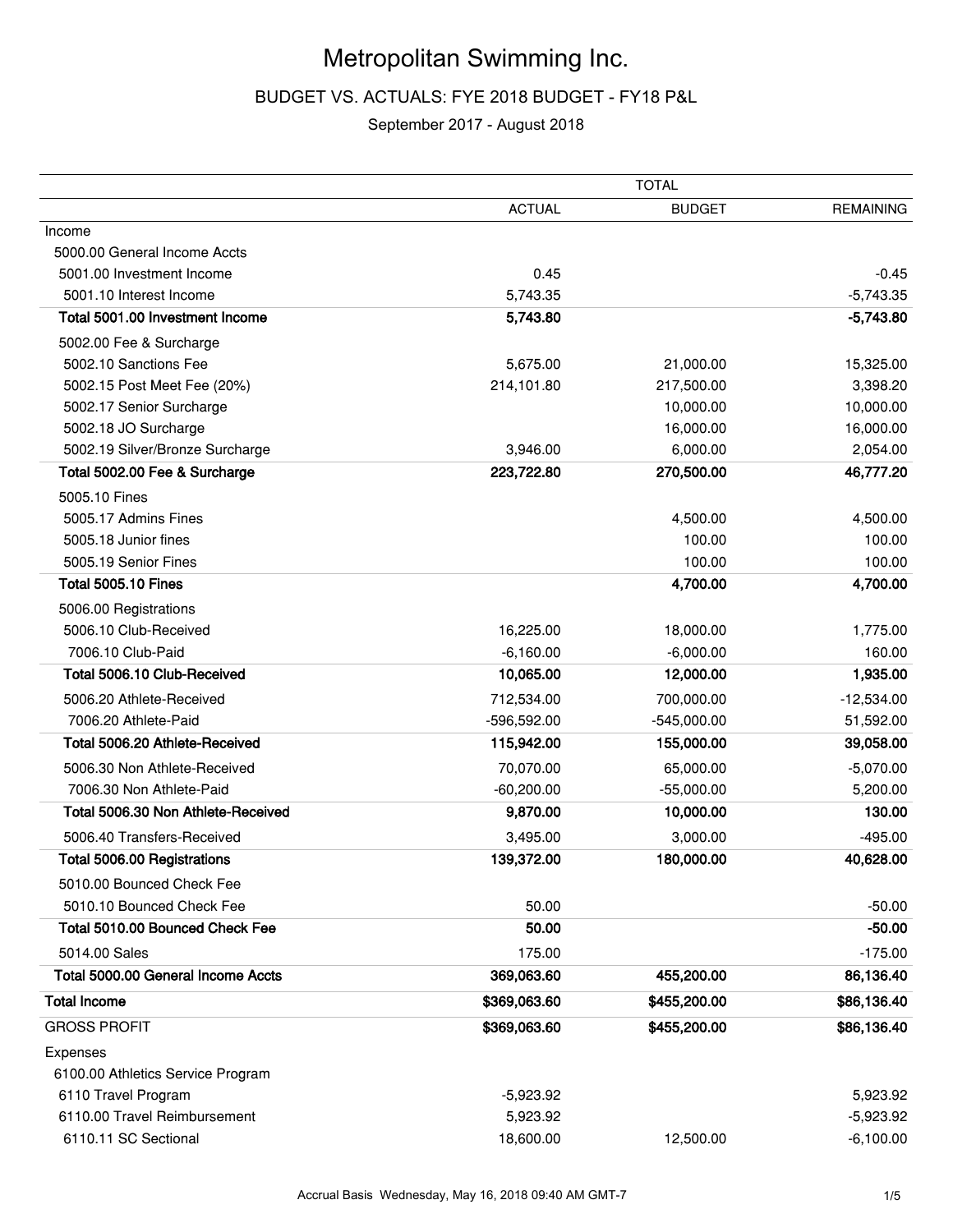|                                          | <b>TOTAL</b>  |               |                  |
|------------------------------------------|---------------|---------------|------------------|
|                                          | <b>ACTUAL</b> | <b>BUDGET</b> | <b>REMAINING</b> |
| 6110.12 LC Senior Zone/Sectional         |               | 12,500.00     | 12,500.00        |
| 6110.14 SC NCSA Junior                   | 30,400.00     | 5,000.00      | $-25,400.00$     |
| 6110.15 LC NCSA Junior                   |               | 5,000.00      | 5,000.00         |
| 6110.16 LC Futures                       |               | 5,000.00      | 5,000.00         |
| 6110.18 USA JR National SC               | 10,262.58     | 15,000.00     | 4,737.42         |
| 6110.19 USA JR National LC               |               | 15,000.00     | 15,000.00        |
| 6110.21 USA Pro Series                   |               | 5,000.00      | 5,000.00         |
| 6110.22 USA National/Open SC             | 3,600.00      | 10,000.00     | 6,400.00         |
| 6110.23 USA National/Open/Phillip66 LC   |               | 10,000.00     | 10,000.00        |
| 6110.30 USA Open Water Champ             |               | 3,000.00      | 3,000.00         |
| Total 6110.00 Travel Reimbursement       | 68,786.50     | 98,000.00     | 29,213.50        |
| 6120.00 Scholarships                     | $-2,100.00$   |               | 2,100.00         |
| 6120.10 Joseph Stetz Registration Income |               | $-2,075.00$   | $-2,075.00$      |
| 6120.20 Galuzzi Scholarship In           | $-500.00$     |               | 500.00           |
| 7120.10 Joe Stetz Scholarship Awards     | 2,000.00      | 2,000.00      | 0.00             |
| Total 6120.00 Scholarships               | $-600.00$     | $-75.00$      | 525.00           |
| 6130.00 Programs                         |               |               |                  |
| 6131.00 Age Group Zone Meet              |               |               |                  |
| 6131.10 LC Zone                          |               |               |                  |
| 6131.11 LC Zone fees collected           | 0.00          | $-95,000.00$  | $-95,000.00$     |
| 6131.12 LC Zone Entry fees               | 0.00          |               | 0.00             |
| 7131.10 LC Zone Entries Fees Paid        |               | 7,000.00      | 7,000.00         |
| 7131.11 LC Zone Uniforms                 | 0.00          | 35,000.00     | 35,000.00        |
| 7131.12 LC Zone Petty Cash & supplies    | 0.00          | 2,000.00      | 2,000.00         |
| 7131.13 LC Zone Bus                      |               | 25,000.00     | 25,000.00        |
| 7131.14 LC Zone Hotel & meals            | 0.00          | 77,000.00     | 77,000.00        |
| 7131.15 LC Zone Board Member Travel      |               | 1,500.00      | 1,500.00         |
| 7131.16 LC Zone Official' Expenses       |               | 400.00        | 400.00           |
| Total 6131.10 LC Zone                    | 0.00          | 52,900.00     | 52,900.00        |
|                                          |               |               |                  |
| 6131.20 SC Zone                          |               |               |                  |
| 6131.21 SC Zone Entries fees collected   |               | $-34,000.00$  | $-34,000.00$     |
| 7131.20 SC Zone Entries Fee Paid         |               | 2,000.00      | 2,000.00         |
| 7131.21 SC Zone Uniforms                 |               | 27,000.00     | 27,000.00        |
| 7131.22 SC Zone Petty cash & supplies    |               | 2,000.00      | 2,000.00         |
| 7131.23 SC Zone Bus                      |               | 11,000.00     | 11,000.00        |
| 7131.24 SC Zone Hotel                    |               | 34,000.00     | 34,000.00        |
| 7131.25 SC Zone Board Member travel      |               | 1,000.00      | 1,000.00         |
| 7131.26 SC Zone Officials Expenses       |               | 400.00        | 400.00           |
| Total 6131.20 SC Zone                    |               | 43,400.00     | 43,400.00        |
| Total 6131.00 Age Group Zone Meet        | 0.00          | 96,300.00     | 96,300.00        |
| 6132.00 Senior Training Trip             |               | 20,000.00     | 20,000.00        |
| 6133.00 Diversity Program                | $-731.52$     | 8,000.00      | 8,731.52         |
| Total 6130.00 Programs                   | $-731.52$     | 124,300.00    | 125,031.52       |
| Total 6100.00 Athletics Service Program  | 61,531.06     | 222,225.00    | 160,693.94       |
| 6200.00 Officials                        |               |               |                  |
| 6200.10 Travel Reimbursement             | 2,200.00      | 7,500.00      | 5,300.00         |
| 6200.11 Clinic & Training Expenses       | 604.93        | 3,000.00      | 2,395.07         |
| 6200.12 BGC Reimbursement                | 1,456.50      | 4,000.00      | 2,543.50         |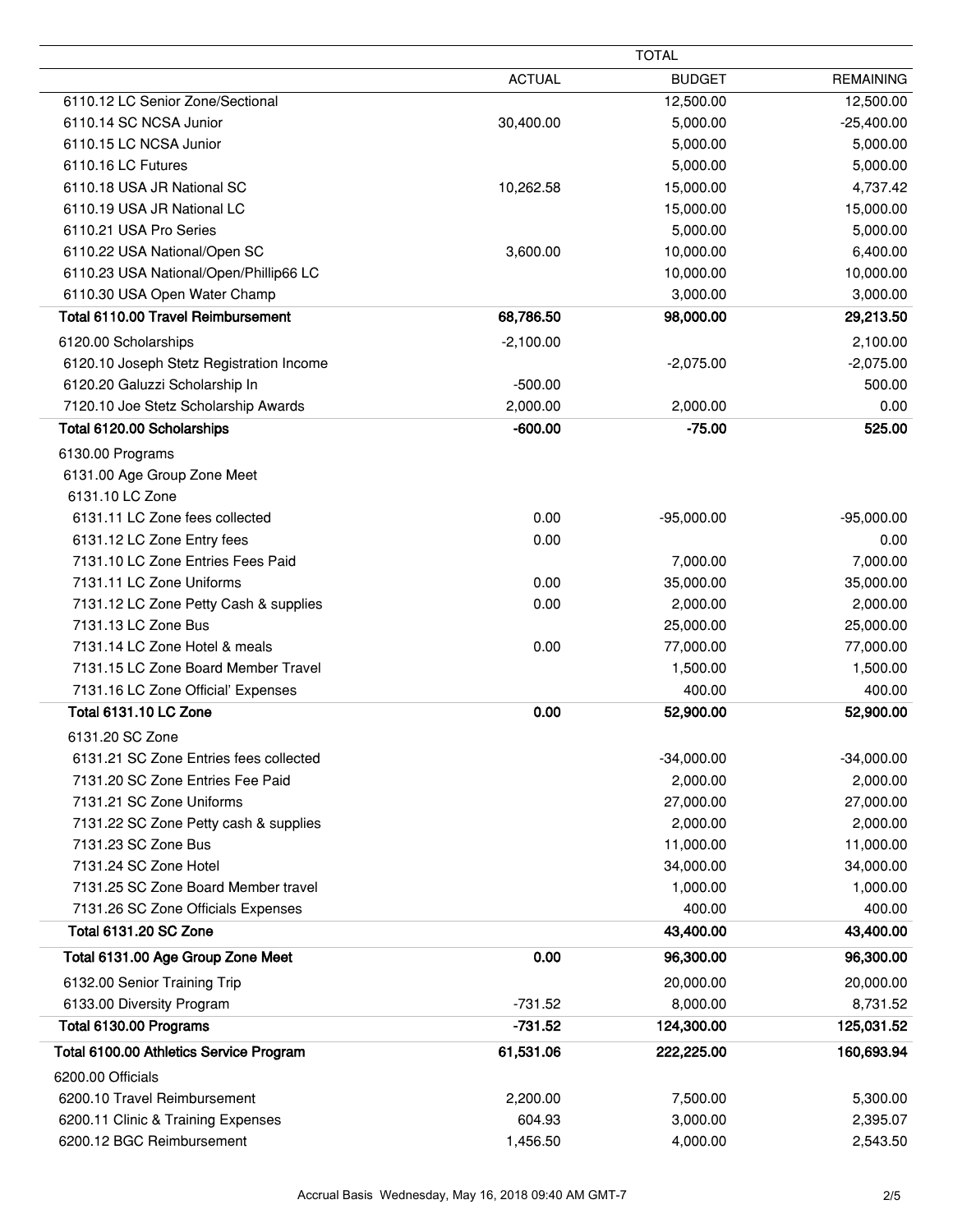|                                                                        | <b>TOTAL</b>         |                      |                          |
|------------------------------------------------------------------------|----------------------|----------------------|--------------------------|
|                                                                        | <b>ACTUAL</b>        | <b>BUDGET</b>        | <b>REMAINING</b>         |
| 6200.13 Incentives                                                     | 1,934.00             | 4,000.00             | 2,066.00                 |
| Total 6200.00 Officials                                                | 6,195.43             | 18,500.00            | 12,304.57                |
| 6400.00 BOD                                                            |                      |                      |                          |
| 6410.00 USAS Conferences & Convention                                  | 10,004.81            | 24,000.00            | 13,995.19                |
| 6411.00 EZ Conferences & Conventions                                   |                      |                      |                          |
| 6411.12 Eastern Zone Meeting Host - OUT                                | 543.20               |                      | $-543.20$                |
| Total 6411.00 EZ Conferences & Conventions                             | 543.20               |                      | $-543.20$                |
| 6420.00 BOD Travel Reimbursement                                       | 1,163.82             | 2,500.00             | 1,336.18                 |
| 6440.00 Committees                                                     |                      |                      |                          |
| 6441.00 Review Committee                                               |                      | 500.00               | 500.00                   |
| Total 6440.00 Committees                                               |                      | 500.00               | 500.00                   |
| 6450.00 BOD Misc Expenses                                              | 73.72                |                      | $-73.72$                 |
| <b>Total 6400.00 BOD</b>                                               | 11,785.55            | 27,000.00            | 15,214.45                |
| 6500.00 Clubs Recognition                                              |                      |                      |                          |
| 6510.00 Club Excellence Program                                        | 39,000.00            | 20,000.00            | $-19,000.00$             |
| Total 6500.00 Clubs Recognition                                        | 39,000.00            | 20,000.00            | $-19,000.00$             |
| 6600.00 Administration & Operations Support                            | 9.95                 |                      | $-9.95$                  |
| 6601.00 Salary & Wages                                                 | 42,902.37            | 57,356.00            | 14,453.63                |
| 6601.10 Payroll Tax                                                    | 4,963.00             | 4,875.00             | $-88.00$                 |
| 6601.20 Workers Comp Insurance                                         | 6,097.57             |                      | $-6,097.57$              |
| 6601.30 ADP Payroll Service Fee                                        | 497.07               |                      | $-497.07$                |
| Total 6601.00 Salary & Wages                                           | 54,460.01            | 62,231.00            | 7,770.99                 |
| 6605.00 IT Service Fee                                                 | 4,000.00             |                      | $-4,000.00$              |
| 6605.10 Web Site ChargesB                                              |                      | 6,000.00             | 6,000.00                 |
| Total 6605.00 IT Service Fee                                           | 4,000.00             | 6,000.00             | 2,000.00                 |
| 6606.00 SWIMS Stipends                                                 | 2,500.00             | 5,000.00             | 2,500.00                 |
| 6607.00 All Office Essential Supplies                                  | 922.20               | 4,000.00             | 3,077.80                 |
| 6607.10 Annual Membership/Program Dues                                 | 329.11               |                      | $-329.11$                |
| 6607.20 Printing/Ink/Paper                                             | 162.16               |                      | $-162.16$                |
| 6607.30 Postage/Mailing                                                | 508.58               | 2,000.00             | 1,491.42                 |
| 6607.40 Misc Expenses                                                  | 983.82               |                      | $-983.82$                |
| Total 6607.00 All Office Essential Supplies                            | 2,905.87             | 6,000.00             | 3,094.13                 |
| 6608.00 Operation Expenses                                             |                      |                      |                          |
| 6608.10 Internet Expense<br>6608.20 Telephone                          | 1,418.96<br>517.43   | 1,000.00             | $-418.96$                |
| <b>Total 6608.00 Operation Expenses</b>                                | 1,936.39             | 1,600.00<br>2,600.00 | 1,082.57<br>663.61       |
|                                                                        |                      |                      |                          |
| 6609.00 Office Equipment/Hardware                                      | 572.53               | 1,000.00             | 427.47                   |
| 6610.00 Bank & Credit card expenses<br>6610.10 Bank Service Charge/Fee | 22,893.68<br>245.90  | 18,000.00            | $-4,893.68$<br>$-245.90$ |
| Total 6610.00 Bank & Credit card expenses                              | 23,139.58            | 18,000.00            | $-5,139.58$              |
|                                                                        |                      |                      |                          |
| 6611.00 HOD/BOD Meetings<br>6611.10 Refreshment - BOD/ LSC             | 339.53<br>716.32     | 2,750.00             | $-339.53$<br>2,033.68    |
| Total 6611.00 HOD/BOD Meetings                                         | 1,055.85             | 2,750.00             | 1,694.15                 |
|                                                                        |                      |                      |                          |
| 6612.00 Distance Stipends<br>6613.00 Zone Dues                         | 6,000.00<br>2,888.25 | 6,000.00<br>2,600.00 | 0.00<br>$-288.25$        |
| 6614.00 State Filing Fees                                              |                      | 100.00               | 100.00                   |
| 6615.00 Hall of Fame                                                   |                      |                      |                          |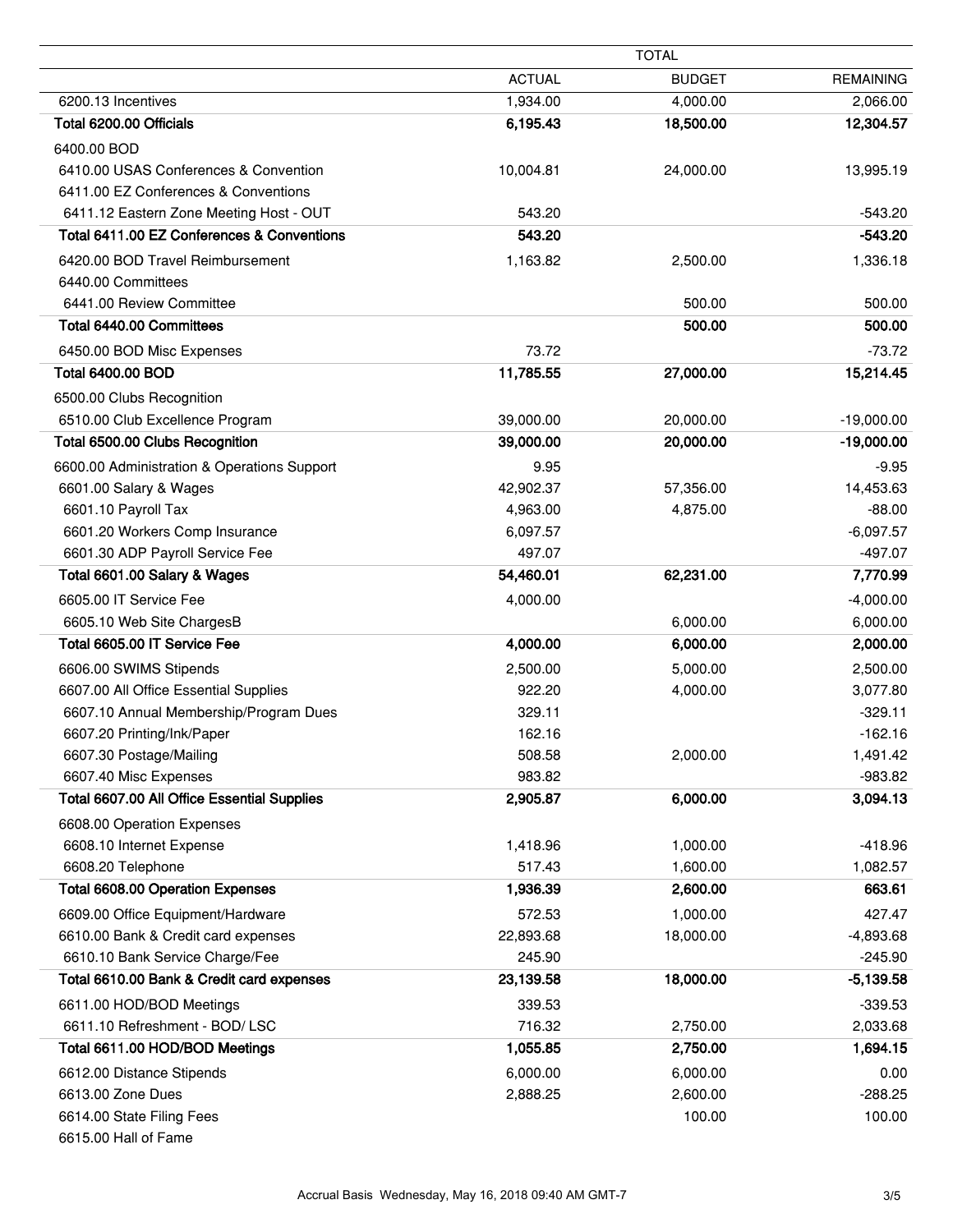|                                                | <b>TOTAL</b>  |               |                  |
|------------------------------------------------|---------------|---------------|------------------|
|                                                | <b>ACTUAL</b> | <b>BUDGET</b> | <b>REMAINING</b> |
| 6615.10 Hall of Fame dinner payments           |               | $-4,000.00$   | $-4,000.00$      |
| 6615.20 Hall of Fame Dinner - caterer          |               | 3,000.00      | 3,000.00         |
| 6615.30 HOF - Display                          | 5,000.00      | 5,000.00      | 0.00             |
| Total 6615.00 Hall of Fame                     | 5,000.00      | 4,000.00      | $-1,000.00$      |
| 6620.00 Professional Service Fee               | 7,150.00      |               | $-7,150.00$      |
| 6625.00 Monthly Service Fee                    |               |               |                  |
| 6625.10 QuickBook Monthly Fee(current)         | 49.75         | 600.00        | 550.25           |
| 6625.11 QB Fee (old)                           | 19.90         |               | $-19.90$         |
| Total 6625.10 QuickBook Monthly Fee(current)   | 69.65         | 600.00        | 530.35           |
| Total 6625.00 Monthly Service Fee              | 69.65         | 600.00        | 530.35           |
| 6630.00 Golden Goggles Dinners                 |               |               |                  |
| 6630.10 Golden Goggles Dinner                  |               | 10,000.00     | 10,000.00        |
| Total 6630.00 Golden Goggles Dinners           |               | 10,000.00     | 10,000.00        |
| 6635.00 Donation -                             |               | 5,000.00      | 5,000.00         |
| 6640.00 Other Misc Expenses                    | 0.00          |               | 0.00             |
| 6650.00 Metro Run Meets                        |               |               |                  |
| 6650.10 Sr. Mets SC                            |               |               |                  |
| 6650.12 SrM - SC Meet Entries                  | $-20,094.82$  | $-15,000.00$  | 5,094.82         |
| 6650.13 SrM - SC Admissions & Programs         | $-12,721.00$  | $-9,000.00$   | 3,721.00         |
| 6690.11 SrM - SC Personnel/Admin/AO            | 4,408.00      | 2,500.00      | $-1,908.00$      |
| 6690.12 SrM - SC Pool rental                   | 17,720.00     | 14,000.00     | $-3,720.00$      |
| 6690.13 SrM - SC Officials (Evaluator/MR/TLCJ) | 954.00        | 1,250.00      | 296.00           |
| 6690.14 SrM - SC Refreshments                  | 2,562.16      | 3,000.00      | 437.84           |
| 6690.15 SrM - SC Awards                        | 851.18        | 875.00        | 23.82            |
| 6690.16 SrM - SC Misc Supplies Expenses        | 1,000.00      | 1,000.00      | 0.00             |
| Total 6650.10 Sr. Mets SC                      | $-5,320.48$   | $-1,375.00$   | 3,945.48         |
| 6650.20 Sr Mets - LC                           |               |               |                  |
| 6650.22 SrM - LC Meet Entries                  |               | $-23,000.00$  | $-23,000.00$     |
| 6650.23 SrM - LC Admission & Programs          |               | $-10,000.00$  | $-10,000.00$     |
| 6690.21 SrM - LC Personnel/Admin/Ao            |               | 2,500.00      | 2,500.00         |
| 6690.22 SrM - LC Pool Rental                   |               | 14,000.00     | 14,000.00        |
| 6690.23 SrM - LC Officials (Evaluator/MR/TLCJ) |               | 1,250.00      | 1,250.00         |
| 6690.24 SrM - LC Refreshments                  |               | 3,000.00      | 3,000.00         |
| 6690.25 SrM - LC Awards                        |               | 865.00        | 865.00           |
| 6690.26 SrM - LC Misc Supplies Expenses        |               | 1,000.00      | 1,000.00         |
| Total 6650.20 Sr Mets - LC                     |               | $-10,385.00$  | $-10,385.00$     |
| 6650.40 Open Water                             |               | $-3,000.00$   | $-3,000.00$      |
| 6690.41 Open water 5K & 10 K Expenses          |               | 2,000.00      | 2,000.00         |
| Total 6650.40 Open Water                       |               | $-1,000.00$   | $-1,000.00$      |
| 6650.50 ZQ Meet - SC                           |               |               |                  |
| 6650.51 ZQ Meet Entries                        |               | $-24,000.00$  | $-24,000.00$     |
| 6690.51 ZQ Personnel                           |               | 3,100.00      | 3,100.00         |
| 6690.52 ZQ Pool Rental                         |               | 15,000.00     | 15,000.00        |
| 6690.53 ZQ Officials (Evaluator/MR/TLCJ)       |               | 600.00        | 600.00           |
| 6690.55 ZQ Awards                              |               | 1,500.00      | 1,500.00         |
| 6690.56 ZQ Misc Expenses                       |               | 1,500.00      | 1,500.00         |
| Total 6650.50 ZQ Meet - SC                     |               | $-2,300.00$   | $-2,300.00$      |

 $\overline{\phantom{0}}$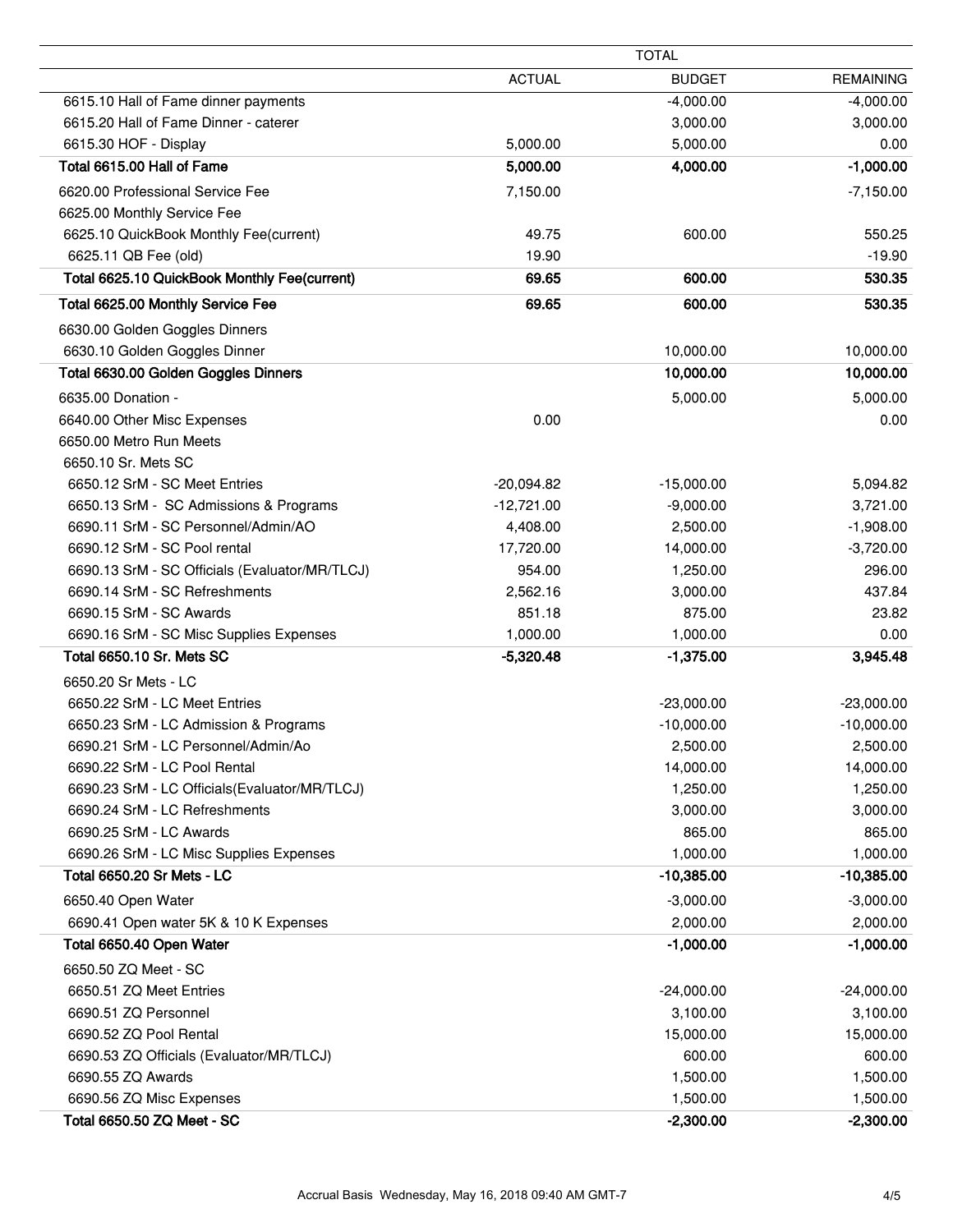|                                                   | <b>TOTAL</b>  |               |                  |
|---------------------------------------------------|---------------|---------------|------------------|
|                                                   | <b>ACTUAL</b> | <b>BUDGET</b> | <b>REMAINING</b> |
| Total 6650.00 Metro Run Meets                     | $-5,320.48$   | $-15,060,00$  | $-9,739.52$      |
| Total 6600.00 Administration & Operations Support | 106.367.60    | 116,821.00    | 10.453.40        |
| <b>Total Expenses</b>                             | \$224,879.64  | \$404,546.00  | \$179,666.36     |
| NET OPERATING INCOME                              | \$144,183,96  | \$50,654.00   | $$ -93,529.96$   |
| <b>Other Expenses</b>                             |               |               |                  |
| 6700.00 Depreciation                              | 694.64        |               | $-694.64$        |
| <b>Total Other Expenses</b>                       | \$694.64      | \$0.00        | $$-694.64$       |
| <b>NET OTHER INCOME</b>                           | $$ -694.64$   | \$0.00        | \$694.64         |
| <b>NET INCOME</b>                                 | \$143,489.32  | \$50,654.00   | $$ -92.835.32$   |